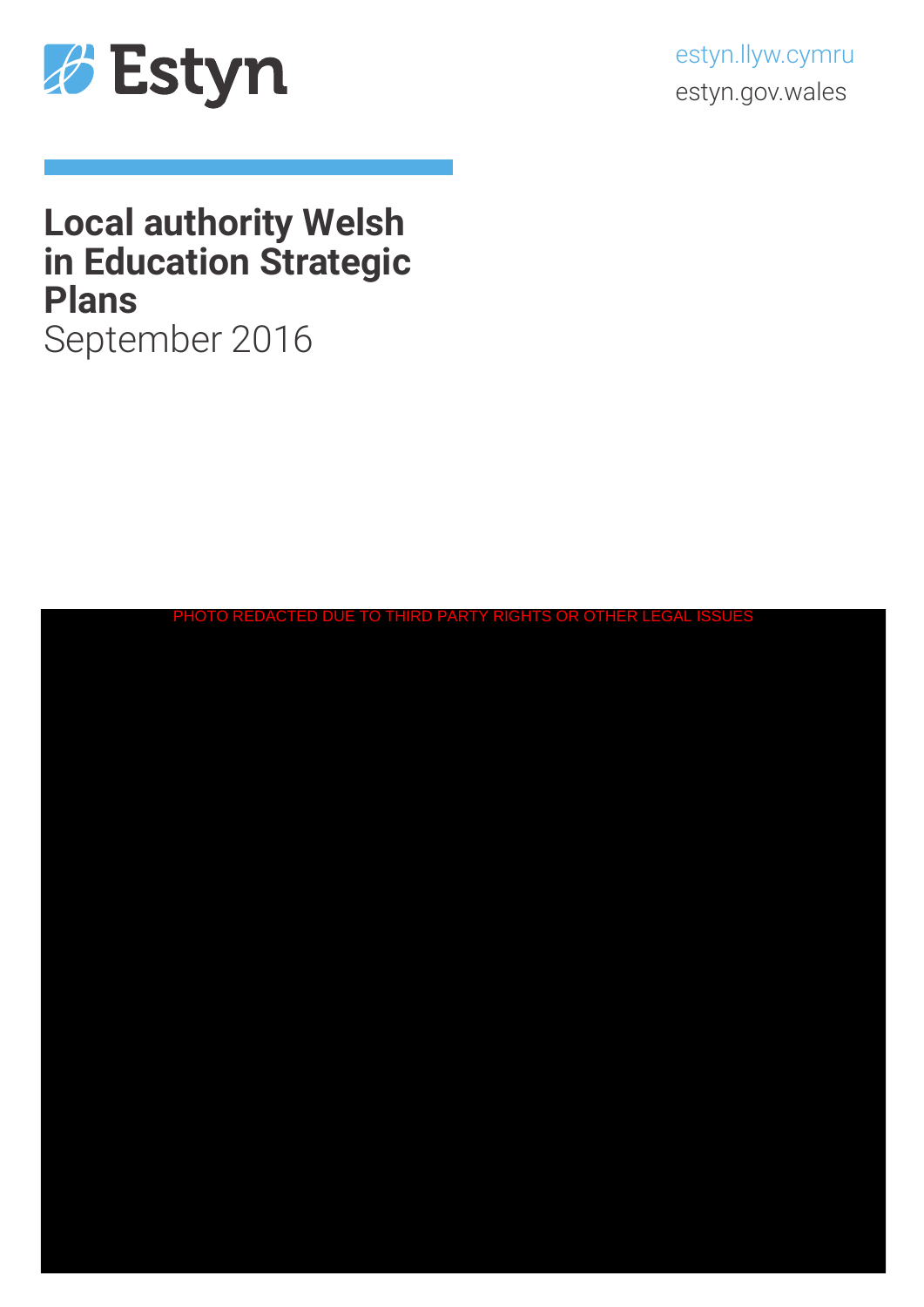### **The purpose of Estyn is to inspect quality and standards in education and training in Wales. Estyn is responsible for inspecting:**

- $\lambda$  nursery schools and settings that are maintained by, or receive funding from, local authorities
- $\overline{\phantom{a}}$  primary schools
- $\overline{\phantom{a}}$  secondary schools
- $\overline{\phantom{a}}$  all-age schools
- $\lambda$  special schools
- $\lambda$  pupil referral units
- $\overline{\phantom{a}}$  independent schools
- $\blacktriangle$  further education
- $\lambda$  independent specialist colleges
- $\overline{\phantom{a}}$  adult community learning
- $\lambda$  local authority education services for children and young people
- $\lambda$  teacher education and training
- Welsh for adults
- work-based learning
- $\overline{\phantom{a}}$  learning in the justice sector

Estyn also:

- A provides advice on quality and standards in education and training in Wales to the National Assembly for Wales and others
- A makes public good practice based on inspection evidence

Every possible care has been taken to ensure that the information in this document is accurate at the time of going to press. Any enquiries or comments regarding this document/publication should be addressed to:

Publication Section **Estvn** Anchor Court Keen Road **Cardiff** CF24 5JW or by email to [publications@estyn.gov.wales](mailto:publications@estyn.gov.wales)

This and other Estyn publications are available on our website: [www.estyn.gov.wales](http://www.estyn.gov.wales/)

**© Crown Copyright 2016: This report may be re-used free of charge in any format or medium provided that it is re-used accurately and not used in a misleading context. The material must be acknowledged as Crown copyright and the title of the document/publication specified.**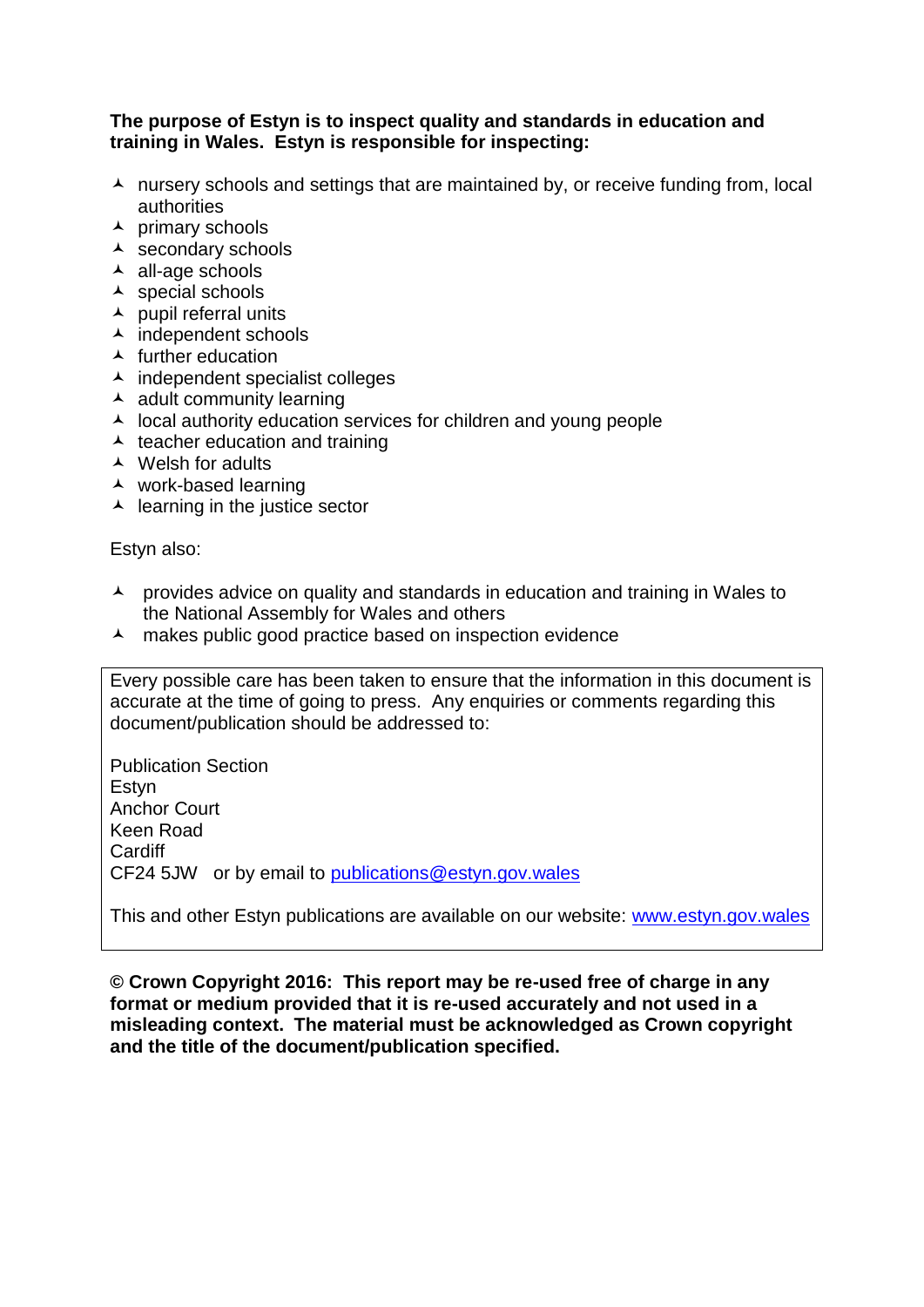| Contents                                                                                     | Page           |
|----------------------------------------------------------------------------------------------|----------------|
| <b>Introduction</b>                                                                          | 1              |
| <b>Background</b>                                                                            | 1              |
|                                                                                              | 3              |
| <b>Main findings</b>                                                                         |                |
| <b>Recommendations</b>                                                                       | $\overline{7}$ |
| Local authority strategies for Welsh-medium education                                        | 8              |
| Partnership with the Welsh Government                                                        | 8              |
| Communication and consultation                                                               | 8              |
| Leadership                                                                                   | 9              |
| Measuring the demand for Welsh-medium education                                              | 9              |
| Promoting progression from Welsh-medium primary school to<br>Welsh-medium secondary school   | 10             |
| Increasing the number of learners studying for qualifications through the<br>medium of Welsh | 10             |
| Increasing the number of learners aged 16-19 studying through the medium<br>of Welsh         | 11             |
| Increasing the number of learners with higher-level language skills                          | 11             |
| Welsh-medium provision for learners with additional needs                                    | 11             |
| Workforce planning and continuing professional development                                   | 12             |
| Collaboration between local authorities and regional consortia                               | 13             |
| Progress against the strategic outcomes                                                      | 14             |
| Appendix 1: Evidence base                                                                    | 24             |
| Appendix 2: Defining schools according to Welsh language provision                           | 25             |
| <b>Glossary</b>                                                                              | 29             |
| An explanation of the words and phrases used to describe our evaluations                     | 29             |
| <b>References</b>                                                                            | 29             |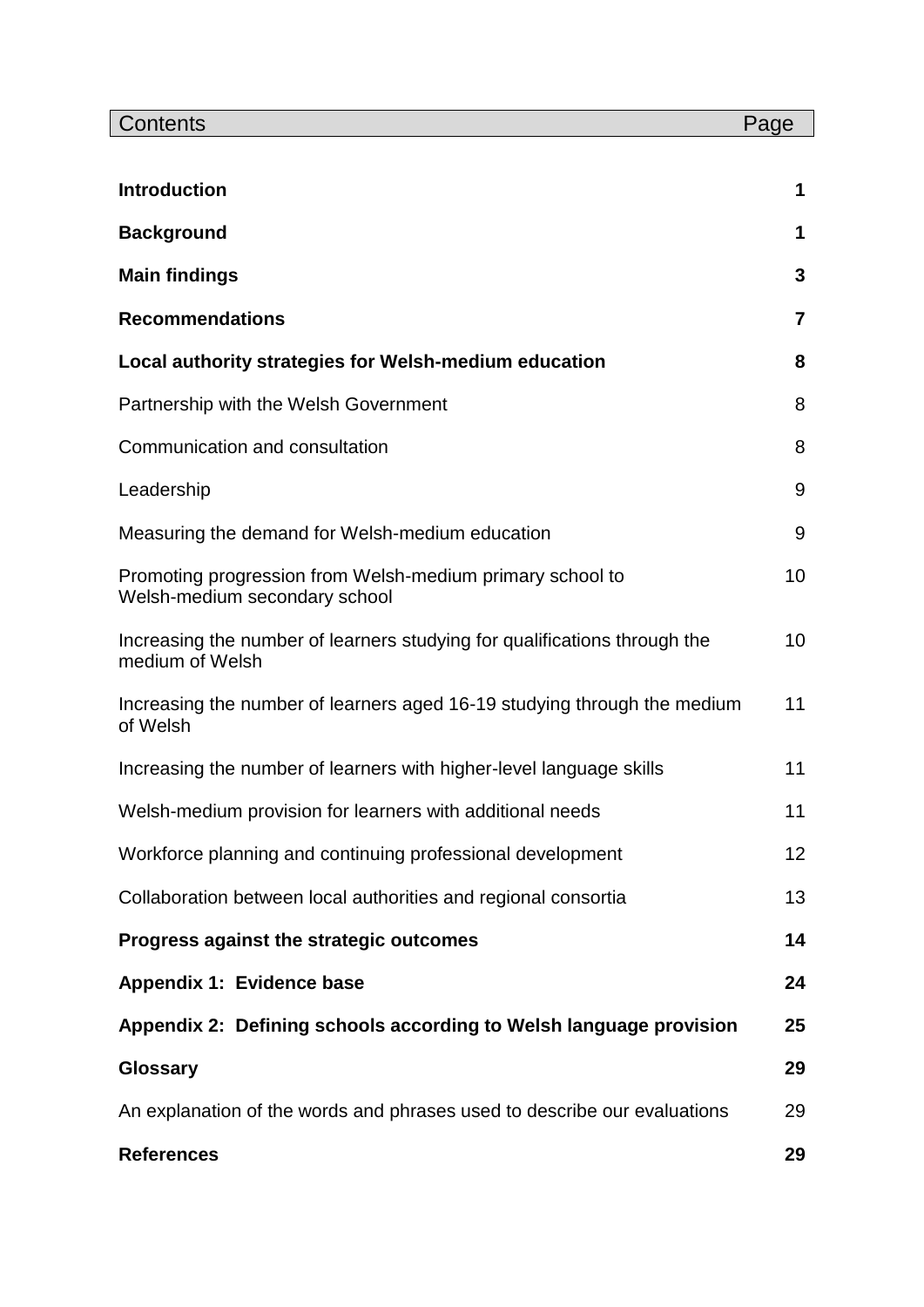# **Introduction**

This report is published in response to a request for advice in the Minister's annual remit letter 2015-2016 to Estyn. The review considers:

- 1 the impact of Welsh in Education Strategic Plans (WESPs) on improving planning for Welsh-medium education
- 2 the influence that WESPs have had in stimulating and supporting actions to raise standards of Welsh and Welsh second language
- 3 the degree to which the statutory responsibility of local authorities in producing WESPs allows for co-operation with, and support from, regional consortia school improvement services

This report is intended for the Welsh Government, local authorities and regional consortia. It may be of interest to parents, to staff in schools and in other sectors, and members of the public. The report draws on the evidence noted in Appendix 1.

# **Background**

The Welsh Assembly Government published its Welsh-medium Education Strategy in April 2010. The strategy's stated vision is to:

'have an education and training system that responds in a planned way to the growing demand for Welsh-medium education, reaches out to and reflects our diverse communities and enables an increase in the number of people of all ages and backgrounds who are fluent in Welsh and able to use the language with their families, in their communities and in the workplace' (p.4).

The first strategic objective is 'to expect local authorities to plan effectively for Welsh-medium provision' (p.13)'.

Every local authority is required to produce and submit their Welsh in Education Strategic Plan (WESP) to the Welsh Government to demonstrate how they aim to achieve the outcomes and targets outlined in the Welsh-medium Education Strategy.

In December 2011, local authorities presented their first WESPs to the Welsh Government, on a non-statutory basis. WESPs are now a statutory requirement for local authorities under the School Standards and Organisation (Wales) Act 2013, with the first statutory plans operational from the April 2014. There is a requirement for local authorities to present their plans to Welsh Ministers, who have the power to approve the plans (with or without adaptations) or reject them, and require other plans in their place.

The Act also sets out the arrangements that a local authority must make in terms of public consultation about the plan, its submission to Welsh Ministers and the subsequent publication of the approved WESP.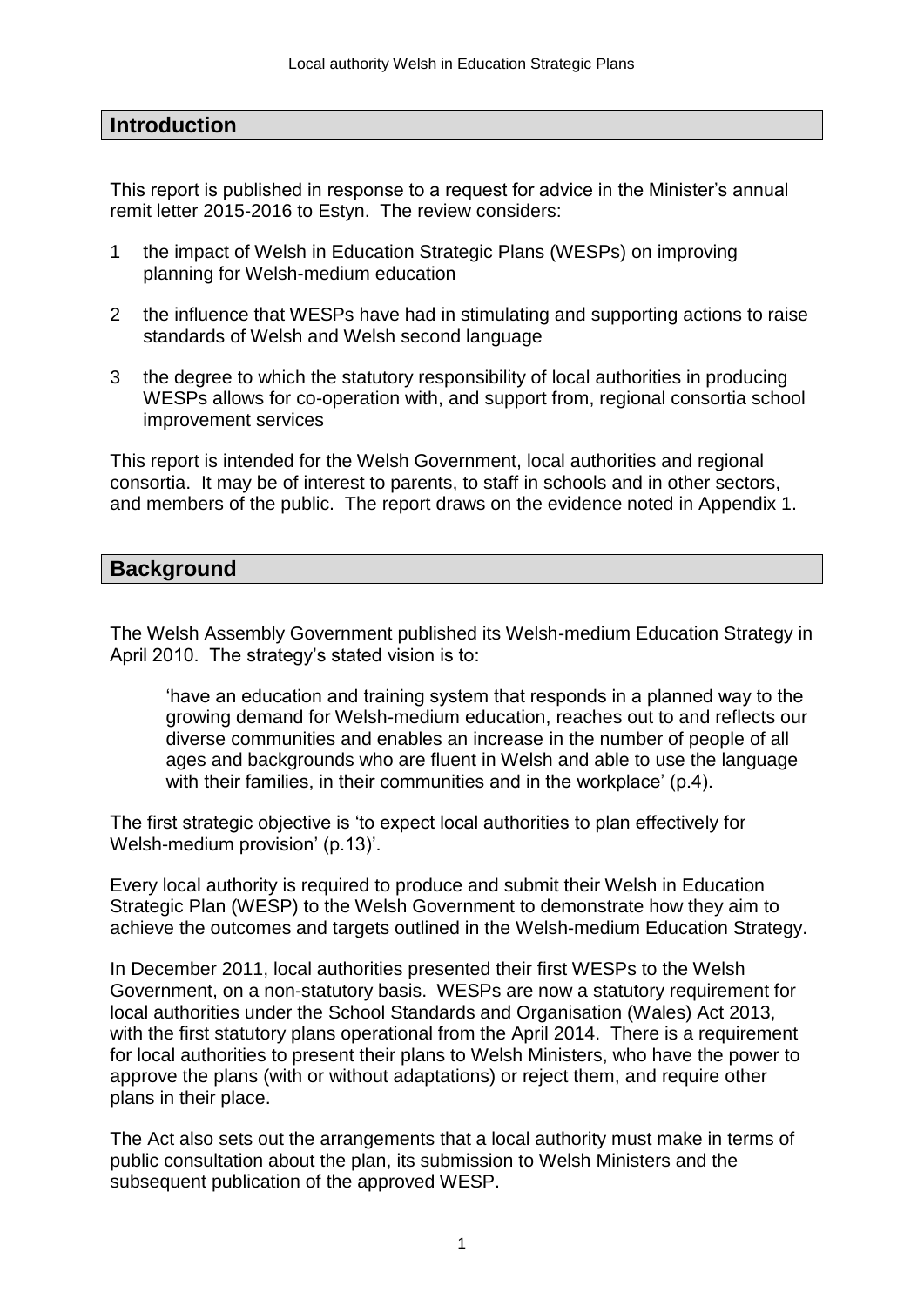The WESPs include seven specific outcomes that outline how local authorities are expected to improve Welsh-medium education in their area. These are:

- Outcome 1: More seven-year-old learners being taught through the medium of Welsh
- Outcome 2: More learners continuing to improve their language skills on transfer from primary to secondary school
- Outcome 3: More learners aged 14-16 studying for qualifications through the medium of Welsh
- Outcome 4: More students aged 16-19 studying subjects through the medium of Welsh, in schools, colleges and work-based learning
- Outcome 5: More students with higher-level Welsh-language skills
- Outcome 6: Welsh-medium provision for learners with additional learning needs (ALN)
- Outcome 7: Workforce planning and continuing professional development (CPD)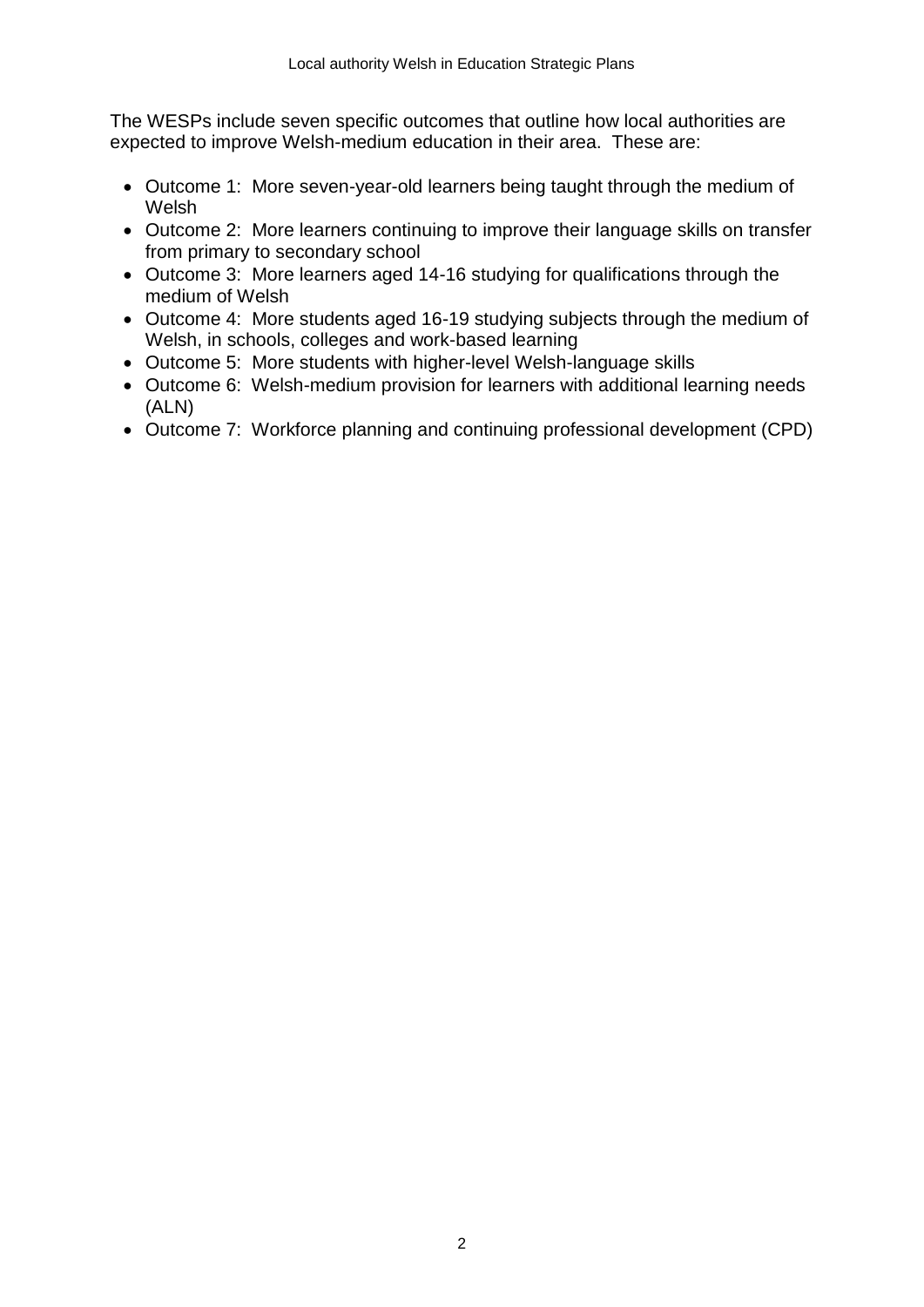# **Main findings**

- 1 The Welsh in Education Strategic Plans (WESPs) are providing a useful framework for local authorities to plan their Welsh-medium education provision. While the WESPs have the potential to support the delivery of the Welsh Government's Welsh-medium education strategy, at present there are weaknesses in how many of the plans are being developed and implemented. This is borne out by the slow progress being made against many of the targets within the Welsh Government's Welsh-medium education strategy.
- 2 Many of the initial WESPs required extensive modifications when presented for Ministerial approval. This is partly because they were not aligned well enough with the Welsh Government's vision for Welsh-medium education. The partnership between local authorities and the Welsh Government in developing the WESPs, particularly in relation to setting targets, has been weak. The targets set by local authorities when aggregated do not align with many of the aspirations of the Welsh Government's Welsh-medium education strategy.
- 3 All local authorities have consulted with key stakeholders at relevant stages when developing their WESPs in accordance with the statutory guidance. The effectiveness of this engagement varies greatly and the overall awareness of the WESPs by education practitioners within local authorities is limited.
- 4 In most authorities, Welsh-medium education fora contribute to developing and monitoring of the WESPs. The membership of the fora includes parents, governors, local authority officers, elected members, education professionals and representatives from groups with a particular interest in Welsh-medium education. In a few cases, local authority officers use these fora effectively, for example to plan and monitor outcomes and to help in setting suitable targets. In a few local authorities, fora meetings are held too infrequently, roles and expected contributions of stakeholders are unclear, and proposed actions are not stated precisely enough or evaluated adequately.
- 5 In local authorities where the progress made against the targets in the WESPs is good, there is a strong commitment by strategic leaders, elected members and senior officers to support Welsh-medium education. In these local authorities, the emphasis placed on delivering the WESP is high and improving Welsh-medium provision is a strategic priority. In a few local authorities where developing Welsh-medium provision is not a strategic priority, the WESP is often the responsibility of middle-tier officers. As such they do not feature prominently in strategic planning, progress is not scrutinised robustly at a high enough level, and progress against targets is slow.
- 6 A few authorities lack systematic approaches to measuring demand for Welsh-medium education. These local authorities tend to be reactive rather than proactive to increases in the demand for Welsh-medium education, resulting in provision having to catch up with the demand.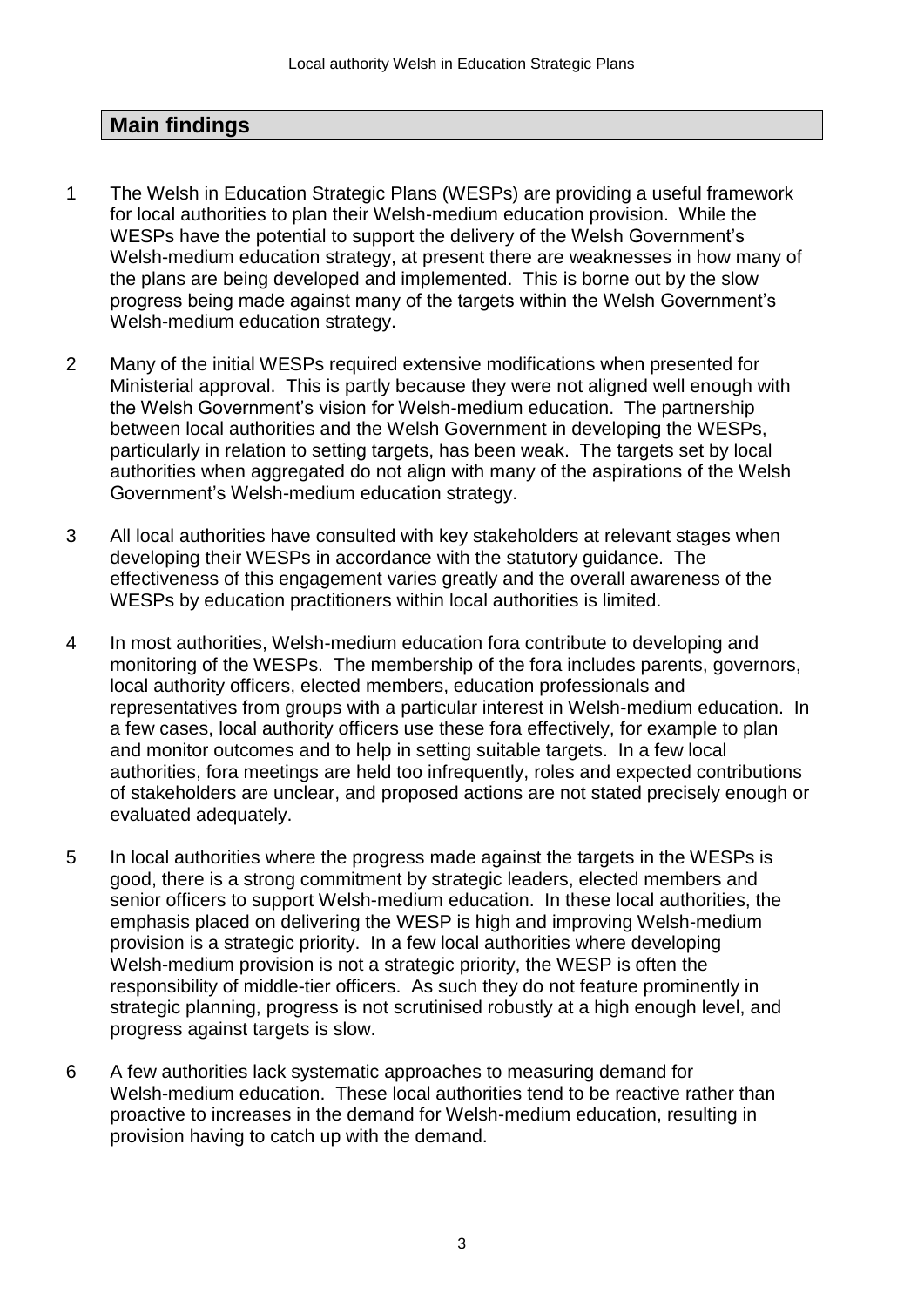- 7 Most local authorities take appropriate steps to promote and raise awareness of Welsh-medium education provision in their area. In a minority of authorities, the information available to parents is limited and does not explain the longer-term provision from the early years to key stage 4.
- 8 Several terms are used for schools where Welsh is used extensively as the medium of teaching, such as 'Welsh schools', 'bilingual schools', 'traditional Welsh schools' or 'natural Welsh schools'. These terms do not explain well enough the extent of the provision for pupils through the medium of Welsh and English. Official Welsh Government categorisations (see appendix 2) are not always used consistently by schools and local authorities. This makes it challenging for parents to make informed decisions about their children's education.
- 9 There is considerable variation in the emphasis given by local authorities to increasing the proportion of learners taking GCSE subjects through the medium of Welsh. Only a minority of local authorities see this as a priority. Although half of the local authorities track the number of Welsh-medium courses in key stage 4, only a very few set targets for individual schools to increase the number of pupils who follow them.
- 10 Most local authorities' WESPs explain the actions they propose to take to increase the percentage of 16-19 learners who study subjects through the medium of Welsh in schools. Although further education institutions and work-based learning providers are outside the scope of local authorities' WESPs, there are a few examples where effective partnerships through 14 -19 learning pathways networks result in collaborative Welsh-medium courses being provided in key stage 4 and in some cases in post-16.
- 11 Most of the eight local authorities visited have undertaken an appropriate audit of Welsh-medium additional learning needs (ALN) provision during the last five years. However, the majority do not conduct these audits regularly enough or in enough detail to evaluate provision in terms of quality or capacity. As a result, they fail to identify gaps in provision or to implement improvement plans in a timely manner.
- 12 Partnership working between local authorities and regional consortia in relation to developing the WESPs is at a very early stage. The WESPs provide a useful framework to facilitate conversations between officers and to promote collaborative working within and between local authorities. There are a few examples of good cross-authority work impacting well on provision and standards.
- 13 All the local authorities visited had undertaken a linguistic skills audit of their teaching workforce. Only in a few instances do local authorities consider their current Welsh-medium workforce capacity, along with their recruitment and retention challenges, when considering their school organisation projects and longer-term provision planning.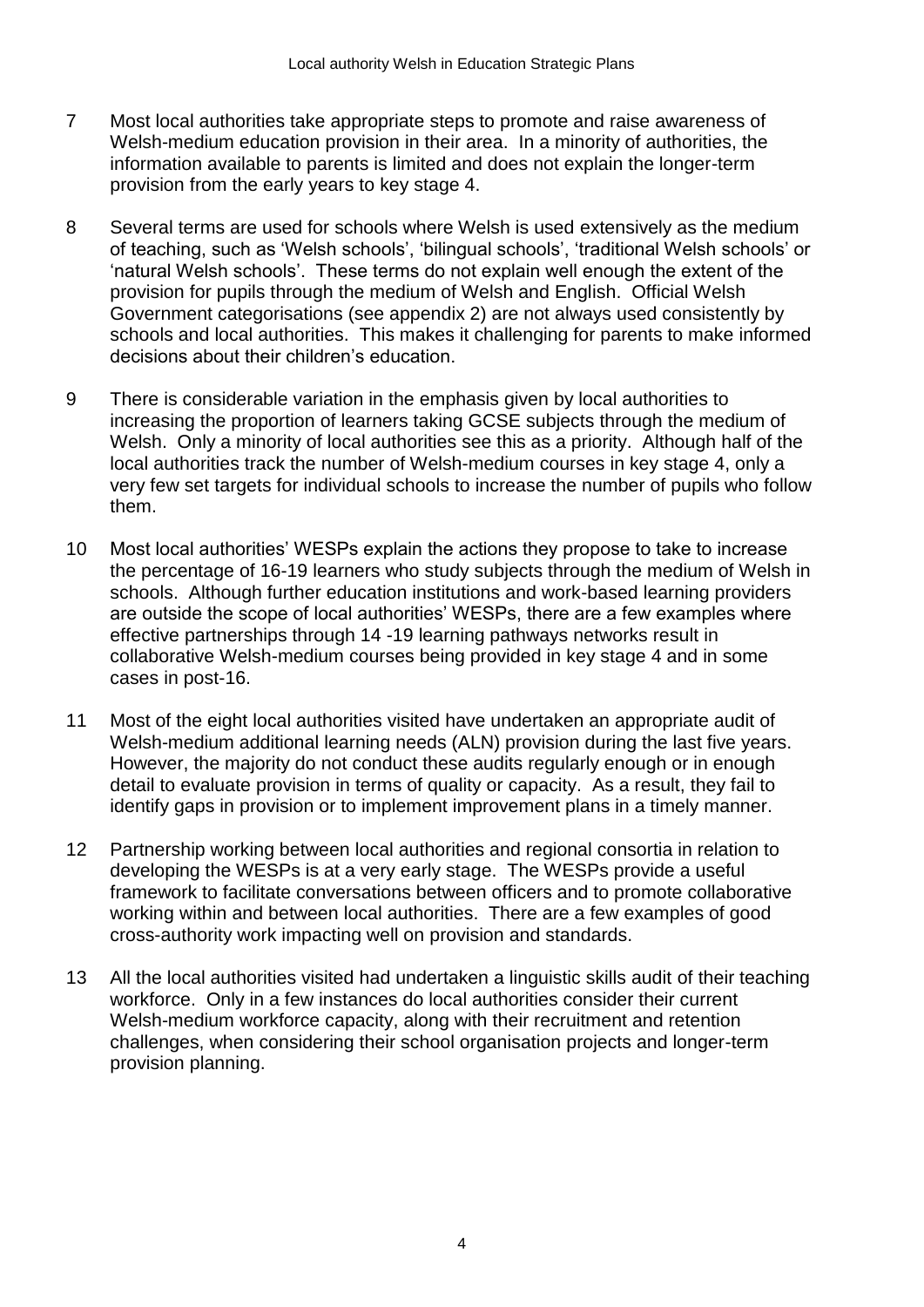14 Progress against the targets in the Welsh Government's Welsh-medium Education Strategy varies across the seven outcomes:

### **Outcome 1: More seven-year-old learners being taught through the medium of Welsh**

Over 1,200 more Year 2 learners in the Foundation Phase were assessed in Welsh language (language, literacy and communication skills – Welsh) in 2015 compared to 2011. However, as the overall number of Year 2 learners in Wales has also increased, the proportion being assessed through the medium of Welsh has remained at around 22% (Welsh Government, 2011, Welsh Government, 2015a). The Welsh Government target for 2015 of 25% has not been met (Welsh Government, 2015b).

### **Outcome 2: More learners continuing to improve their language skills on transfer from primary to secondary school**

Since 2011, the number of learners at Year 9 (14-year-olds) assessed in Welsh has declined, and so has the overall number of learners. There has been a slow but steady upward trend in the proportion of Year 9 learners assessed in Welsh, from 16.3% in 2011 to 17.8% in 2015 (Welsh Government, 2015c). The Welsh Government target for 2015 of 19% has not been met (Welsh Government, 2015b). Across Wales, despite the small increase in the proportion of learners who are being assessed in Welsh at Year 9, around 13% of learners who are in Welsh-medium education in Year 6 do not continue in Welsh-medium education in Year 9 (Welsh Government, 2015b). This figure has stayed generally static since 2011. As a result, these learners do not develop their Welsh language skills to the best of their ability.

### **Outcome 3**: **More learners aged 14-16 studying for qualifications through the medium of Welsh**

Between 2011 and 2015, there has been an overall decline in the proportion of learners who take two or five level 1 or level 2 GCSE subjects through the medium of Welsh (in addition to GCSE Welsh first language). The decline is steepest for learners taking five additional subjects. Welsh Government targets for 2015 for both these indicators have not been met (Welsh Government, 2015b).

### **Outcome 4: More students aged 16-19 studying subjects through the medium of Welsh, in schools, colleges and work-based learning**

Since 2011, the proportion of learning activities carried out by learners aged 16-19 through the medium of Welsh or bilingually has stayed generally static in schools, at around 21%. There is also a largely static picture in work-based learning, with the proportion remaining between 3 and 4%. In further education institutions, the proportion of learners studying in Welsh or bilingually has increased by around three percentage points to 8.5% in 2014 (Welsh Government, 2015b). These Welsh Government targets for 2015 have been met by schools, further education institutions and work-based learning providers.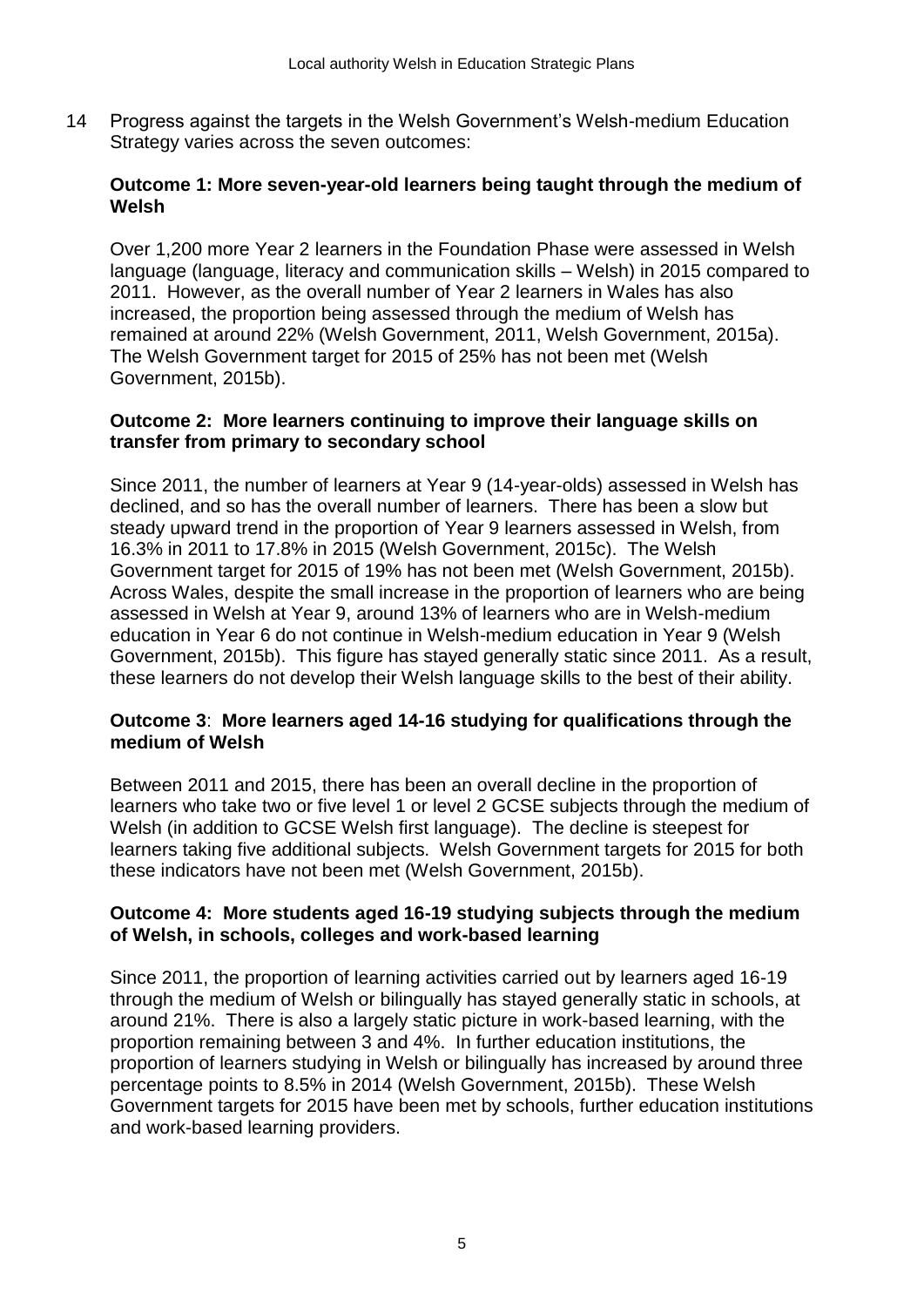### **Outcome 5: More students with higher-level Welsh-language skills**

The proportion of learners taking both A level Welsh first language and A level Welsh second language, in comparison to the take up of their respective GCSEs, has declined since 2011. Welsh Government targets for 2015 for both A level qualifications have not been met. The number of entries for A level first language has fluctuated between around 250 and 300 since 2011. The number of entries for A level Welsh second language has declined substantially over the same period (Welsh Government, 2015d).

### **Outcome 6: Welsh-medium provision for learners with additional learning needs (ALN)**

No data is collected at a national level to measure the availability of Welsh-medium provision for pupils with ALN.

### **Outcome 7: Workforce planning and continuing professional development (CPD)**

Around a third of registered teachers in Wales are Welsh speakers, with slightly fewer able to teach through the medium of Welsh. The proportion of teachers joining the profession as newly qualified teachers (NQTs) who are Welsh speakers is marginally higher than this proportion, as is the proportion of NQTs who are able to teach through the medium of Welsh (Education Workforce Council, 2015).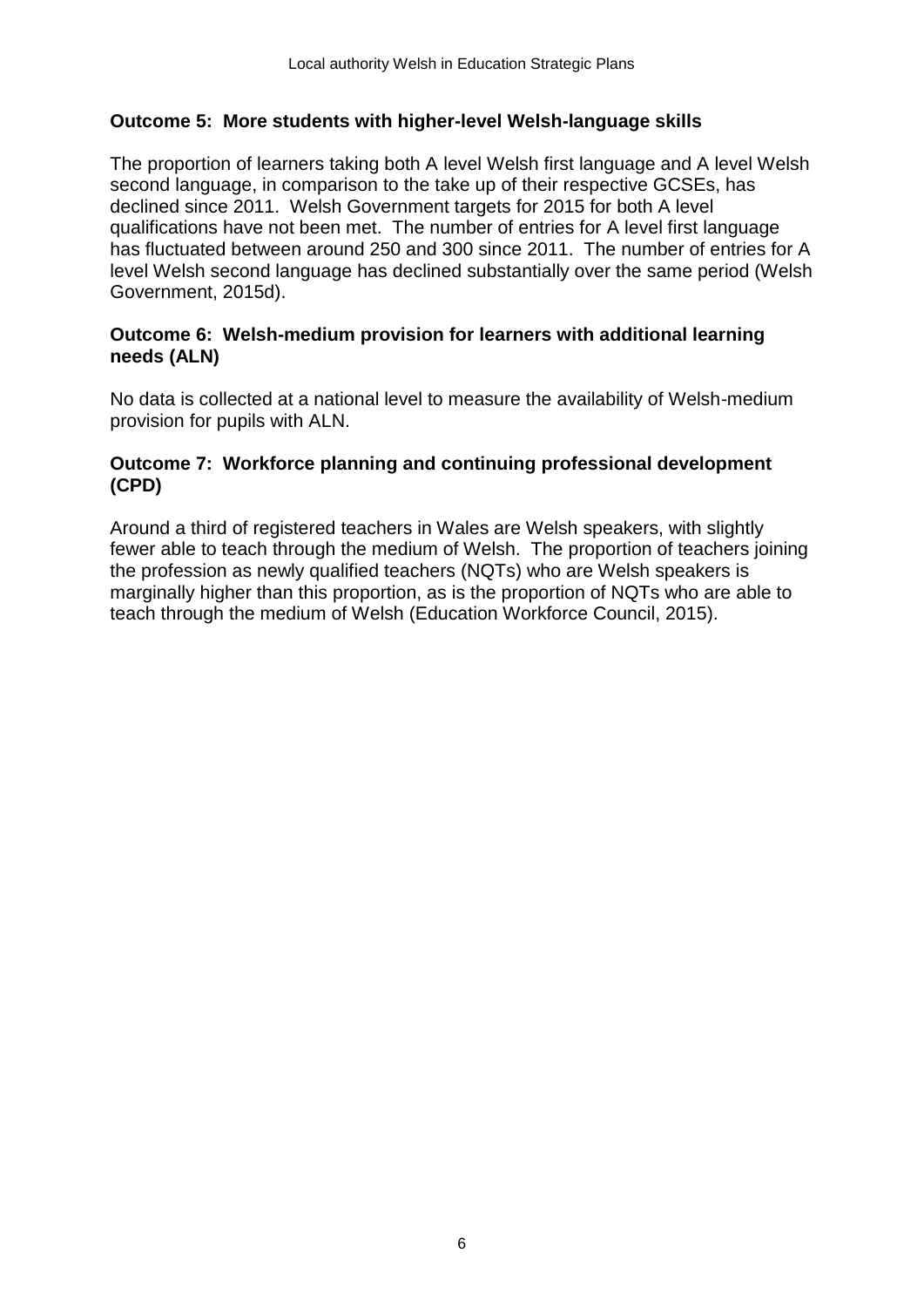# **Recommendations**

### **Local authorities should:**

- R1 ensure that the WESPs are a strategic priority
- R2 have systematic processes in place to measure the demand for Welsh-medium provision
- R3 work with schools to explain the advantages to pupils and parents of Welsh-medium education and of following courses through the medium of Welsh
- R4 work with schools to set targets to increase the proportion of pupils in key stage 4 who continue to study Welsh as a first language and follow specific subject areas through the medium of Welsh
- R5 make effective use of their Welsh-medium education fora to help to develop their WESP and to monitor progress
- R6 evaluate their Welsh-medium additional learning needs provision to identify any gaps

### **The Welsh Government should:**

- R7 ensure that the targets agreed in the WESPs reflect the aspirations in their Welsh-medium education strategy
- R8 ensure that all local authorities place enough strategic importance on delivering the targets within the WESPs
- R9 monitor the implementation of the WESPs rigorously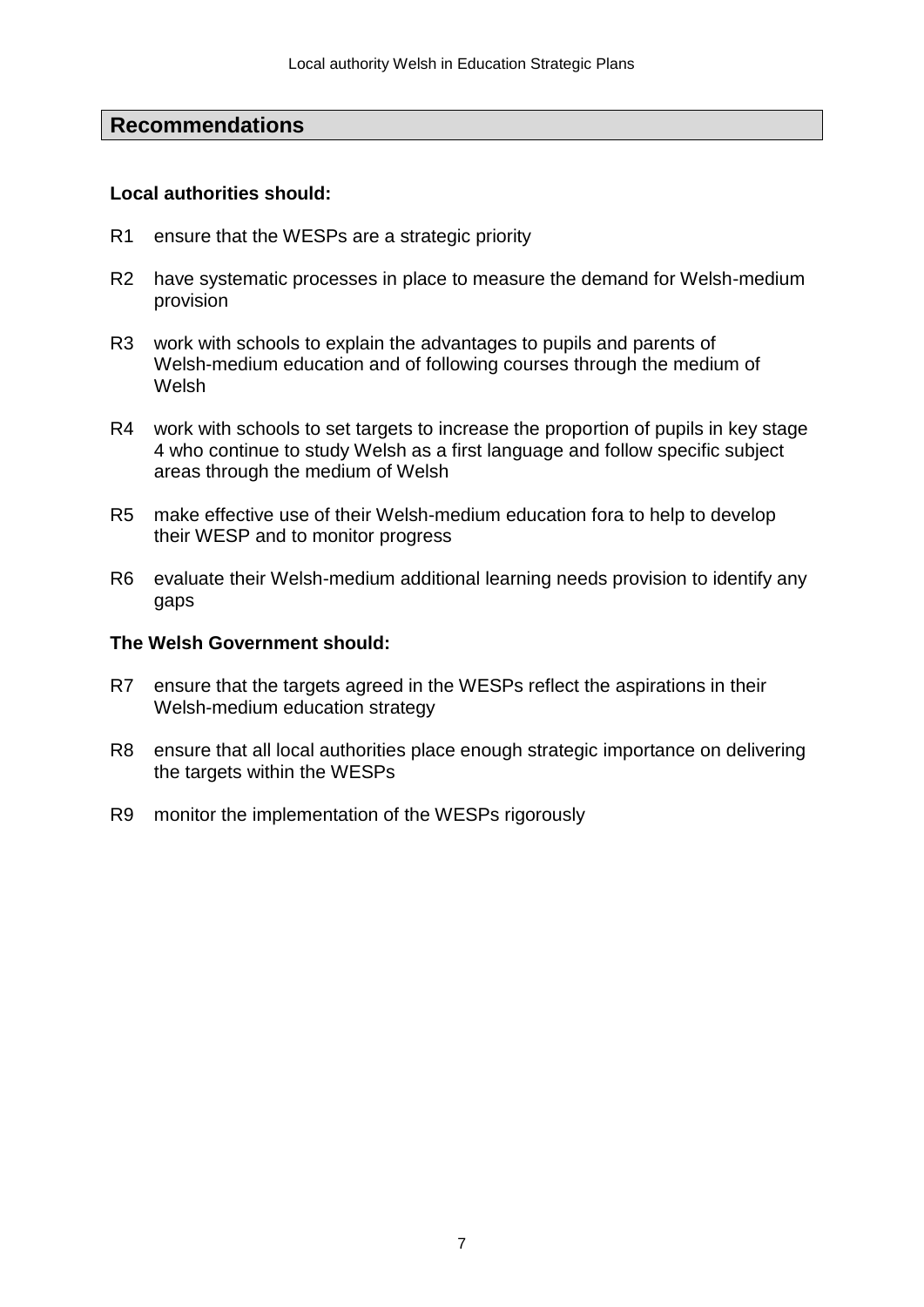# **Local authority strategies for Welsh-medium education**

### **Partnership with the Welsh Government**

- 15 Overall, the introduction of WESPs is creating a more consistent planning and monitoring framework for local authorities across Wales. The arrangements have led to greater scrutiny of local authorities' plans to support Welsh-medium provision by the public and the Welsh Government. However, their effectiveness as a mechanism to achieve the targets within the Welsh Government's Welsh-medium education strategy has been limited.
- 16 As part of the consultation process for WESPs in 2014, local authorities were required to submit their draft plans to the Welsh Government for review. This provided a useful opportunity for the local authorities to receive early feedback on their quality. Welsh Ministers considered the WESPs from each local authority. At the end of this exercise, three plans were approved as presented and 18 plans were approved with adaptations, while one authority was given an extension to submit their final plan.
- 17 Many of the initial WESPs, when presented for Ministerial approval, required extensive modifications, suggesting that they were not sufficiently aligned with the Welsh Government's vision for Welsh-medium education. The issues raised by the Welsh Government varied across the local authorities. One of the most common issue was the need for many local authorities to review their targets so that they were more specific and challenging. A few local authorities were required to clarify how they planned to increase Welsh-medium provision within English-medium secondary schools. A minority of local authorities were required to refine their processes for measuring the demand for Welsh-medium school places and provision.
- 18 Overall, the partnership between local authorities and the Welsh Government in developing the WESPs, particularly in relation to setting targets has been weak. As a result, the targets set by local authorities when aggregated to a national level are not aligned with the aspirations of the Welsh-medium education strategy and are unlikely to be realised.

### **Communication and consultation**

- 19 All authorities have consulted with key stakeholders at relevant stages when developing their WESPs in accordance with the statutory guidance. The effectiveness of this engagement varies greatly and the overall awareness of the WESPs by education practitioners within local authorities is limited. In general, not enough people are aware of how their local authorities plan to develop Welsh-medium education in their local area.
- 20 In most local authorities, Welsh-medium education fora contribute to developing and monitoring the WESPs. The membership of the fora includes parents, governors, local authority officers, elected members, education professionals and representatives from groups with a particular interest in Welsh-medium education. In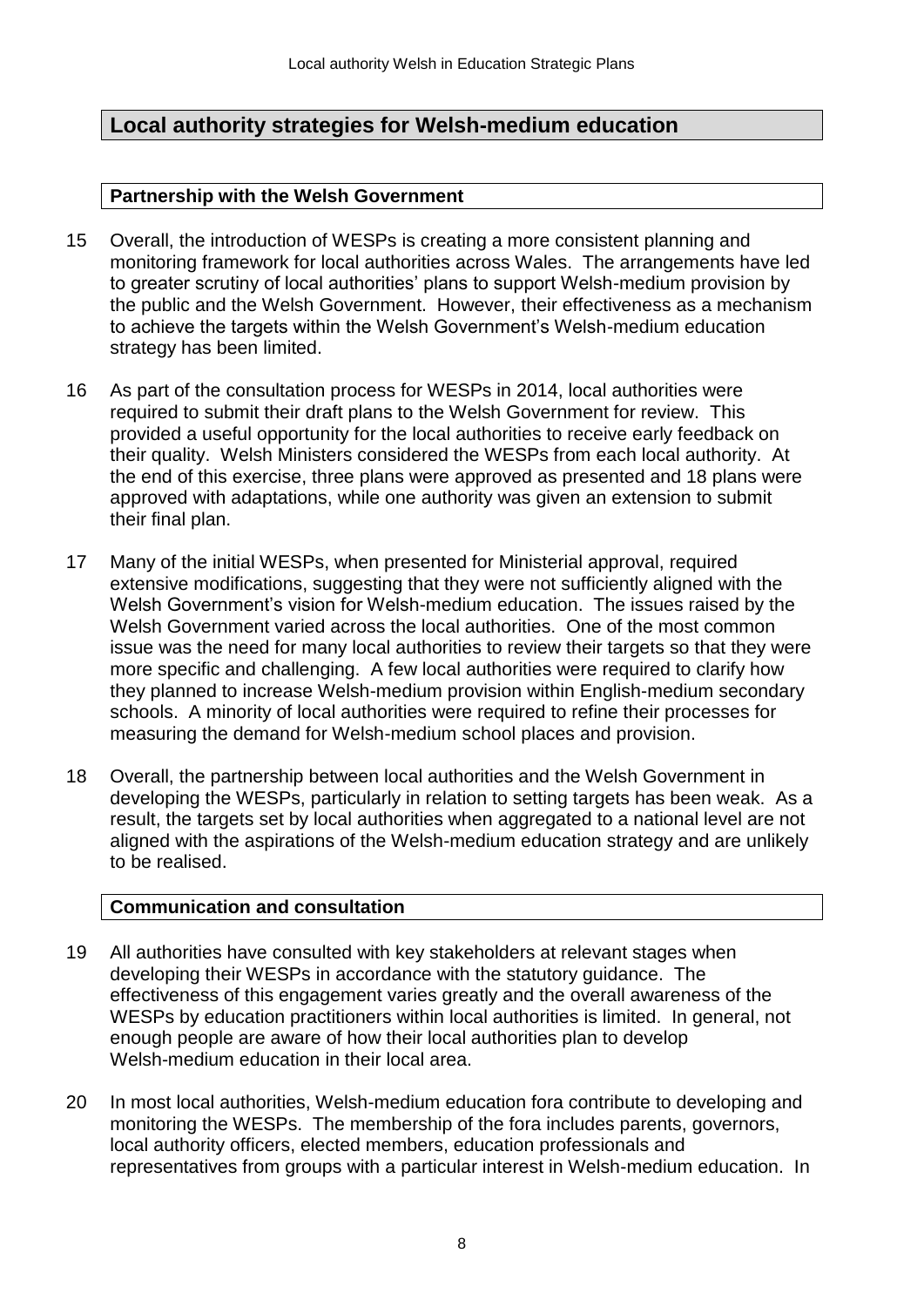a few examples, local authority officers use the fora effectively, for example to plan, set and monitor suitable targets. In all of the authorities visited, most officers, headteachers and parents feel that the fora are helpful in securing a greater ownership of the WESPs and their implementation. However, the effectiveness of the fora varies widely across Wales. In a few local authorities, the fora meetings are held too infrequently, the roles and the expected contributions of the stakeholders are unclear, and the points for action are not precise enough or evaluated adequately.

# **Leadership**

21 In local authorities where progress made against the targets in the WESPs is good, there is a strong commitment by strategic leaders, elected members and senior officers to support Welsh-medium education. In these local authorities, where the emphasis placed on delivering the WESP is high and improving, Welsh-medium provision is a strategic priority. In a few local authorities, where developing Welsh-medium provision is not a strategic priority, the WESP is often the responsibility of middle-tier officers. As such, the WESPs tend to be marginalised and do not feature as a prominent theme in their corporate plans. Consequently, they are not scrutinised robustly at a high enough level and progress against targets is slow.

# **Measuring the demand for Welsh-medium education**

- 22 All local authorities visited have conducted sufficiency audits to measure the demand for Welsh-medium education in accordance with the guidance. The effectiveness of these audits varies greatly. Where they are effective, local authorities use a range of useful activities to evaluate demand. These include using targeted surveys and audits to measure demand in more localised areas within their local authority, forecasting trends from demographic information and evaluating the impact of house building projects. A few local authorities do not have rigorous and systematic approaches to measuring demand and they do not undertake the exercises regularly enough. In a few local authorities, where the demand for Welsh-medium education is increasing rapidly, they are often reactive rather than proactive in their approach to changing or increasing the provision, resulting in provision having to catch up with the demand. This is particularly, but not exclusively, the case when primary Welsh-medium provision is greater than that of the secondary sector within the local authority.
- 23 Most local authorities ensure that increasing Welsh-medium provision features in their schools re-organisation proposals and in some cases is a key driver for the re-organisation. However, a very few local authorities do not plan for sufficient places in a timely manner. For example, a local authority may have increased its Welsh-medium primary school provision over a number of years, but has not planned adequately to increase the Welsh-medium secondary provision for when these pupils move into key stage 3 and beyond.
- 24 Although the availability of school places for Welsh-medium provision has increased in many local authorities, the provision is not always easily accessible. This can result in parents who may initially indicate a preference for their child to attend a Welsh-medium setting opting for an English-medium setting because of the longer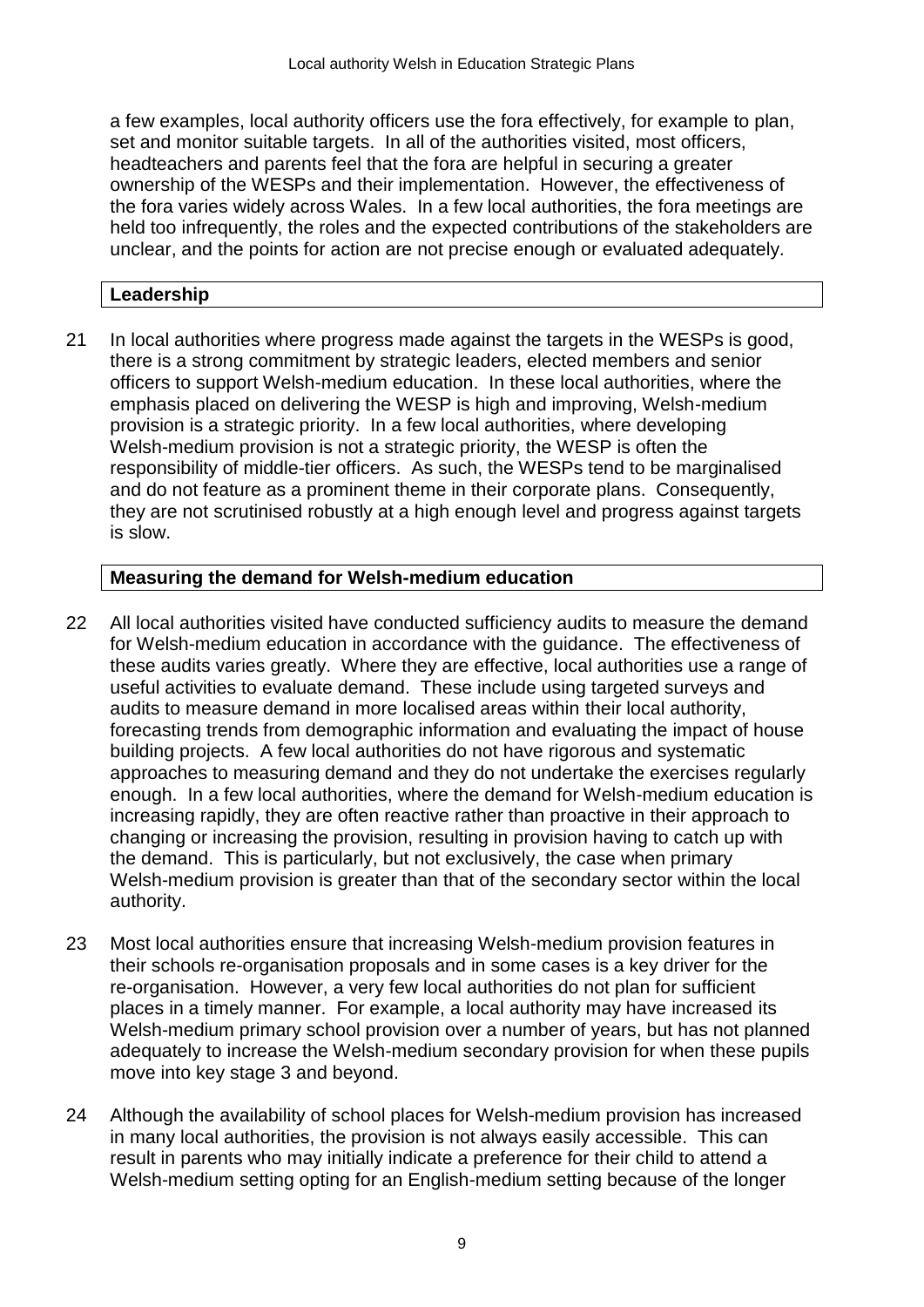distances involved in travelling to the Welsh-medium school. Most WESPs do not analyse the accessibility of the provision or the convenience of the transport arrangements on learners' ability to access Welsh-medium education.

### **Promoting progression from Welsh medium primary school to Welsh-medium secondary school**

- 25 The emphasis placed by local authorities on promoting progression between key stages 2 and 3 varies greatly. Whereas many local authorities set clear targets for increasing the number of pupils continuing their education through the medium of Welsh in secondary schools, other local authorities do not consider this to be a priority.
- 26 Most local authorities take appropriate steps to promote and raise awareness of Welsh-medium education provision in their area through information booklets, promotional material and specific local events. Welsh-medium education fora work well alongside the local authority to promote the provision further. In a minority of local authorities, parents are not provided with enough information about the extent of the Welsh-medium provision available from the early years to key stage 4.
- 27 It is also often unclear to parents what Welsh-medium provision can reasonably be expected in different categories of Welsh-medium or bilingual schools. Most parents are unfamiliar with the different linguistic characteristics of schools (see Appendix 2). Estyn's (2014) report on *'Linguistic progression and standards of Welsh in ten bilingual schools'* found that *'*official categorisation is not always used correctly by schools and local authorities. For example, some designated Welsh-medium schools offer many subjects to pupils through the medium of English as well as Welsh (p.3)'. As a result, the lack of information presented to parents in these situations makes it difficult for them to make informed decisions about their children's education.
- 28 Several terms are used for schools in which Welsh is the medium of teaching, such as 'Welsh schools', 'bilingual schools', 'traditional Welsh schools' or 'natural Welsh schools'. These terms do not give a clear picture of the extent to which pupils are taught through the medium of Welsh or English or bilingually. For example, some designated Welsh-medium schools offer many subjects to pupils through the medium of English as well as Welsh.

# **Increasing the number of learners studying for qualifications through the medium of Welsh**

- 29 Many local authorities have suitable targets for increasing the number of pupils who follow their education through the medium of Welsh in key stage 2 and key stage 3. Only a minority of local authorities do so in key stage 4. Most local authorities' WESPs do not include enough detail about how they plan to increase the number of Welsh-medium entries within specific GCSE subjects.
- 30 A few local authorities support schools and providers with an analysis of labour market intelligence. This analysis enables schools and providers to consider the relevance and the potential take-up of subjects through the medium of Welsh based on the likely demand for future qualifications in an area.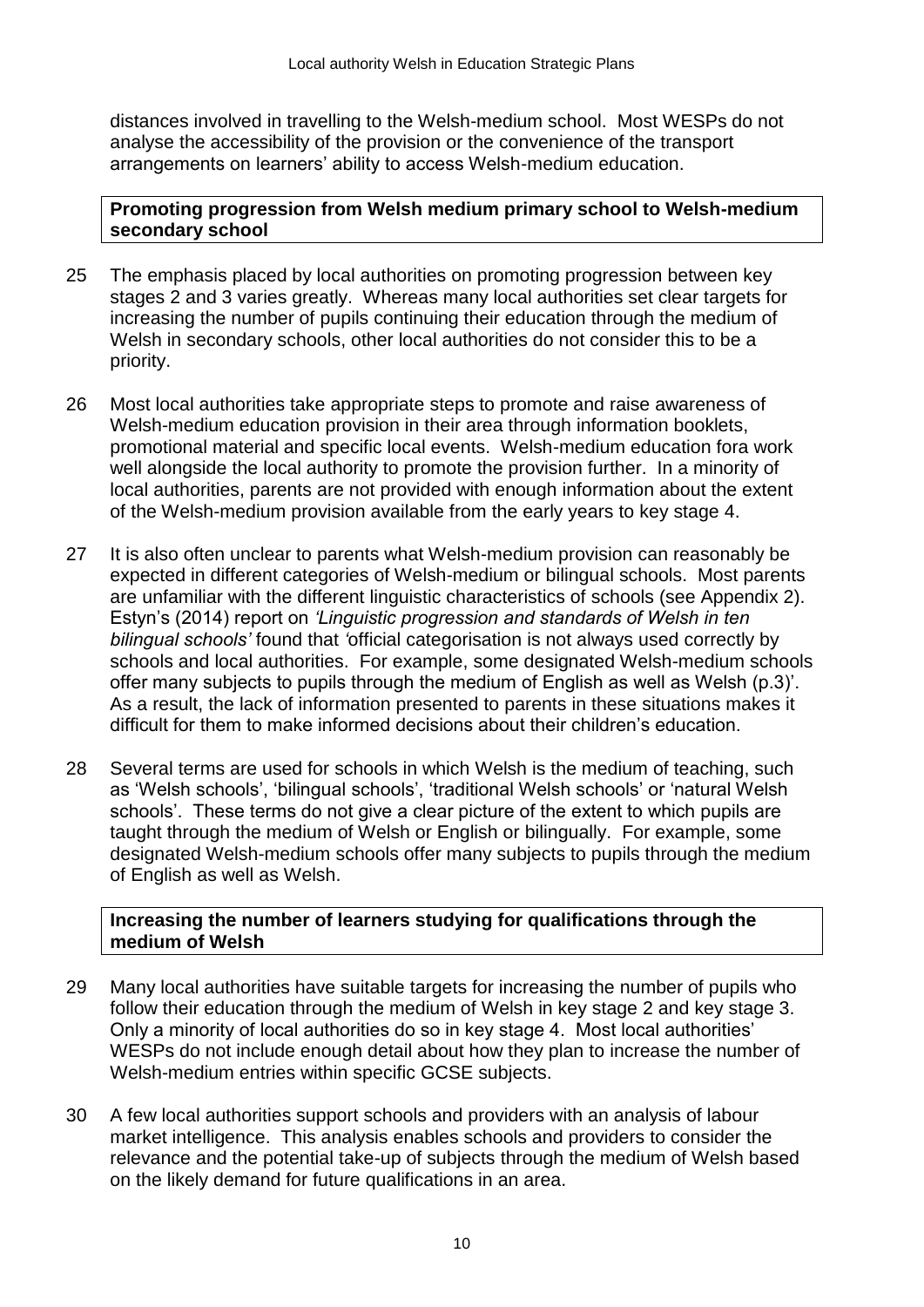31 Most local authorities and consortia promote, facilitate and develop partnerships between schools, local colleges and other providers to enable more learners to study subjects through the medium of Welsh. However, progress in increasing the number of 14-16 pupils studying for qualifications through the medium of Welsh is variable across local authorities.

### **Increasing the number of learners aged 16-19 studying through the medium of Welsh**

- 32 Most local authorities' WESPs indicate appropriately how they propose to increase the percentage of learners aged 16-19 studying subjects through the medium of Welsh in schools. Although further education institutions are outside the scope of local authorities' WESPs, there are examples, especially in vocational areas such as Care and Personal Development, Agriculture, Horticulture and Animal Care and Media, communication and publishing, where effective partnerships through 14-19 learning pathways networks provide courses in key stage 4 and in some cases post-16 through the medium of Welsh.
- 33 Across Wales, the availability of Welsh-medium or bilingual courses for post-16 learners varies from one college to the next depending on the nature of the area it serves. A few colleges have developed a wide range of bilingual provision while others have developed some courses and modules in priority areas such as childcare, health and social care, and leisure and tourism.

### **Increasing the number of learners with higher-level language skills**

- 34 In addition to entries for A level Welsh, the outcome for higher-level language skills focuses on improving provision to address literacy in Welsh and to raise standards of Welsh first and second language. Most WESPs include a summary of the performance of pupils at the expected levels for Welsh and Welsh second language. However, a few of these summaries lack detail in evaluating performance over time and do not compare their performance with that of similar local authorities. This makes it difficult for elected members and the public to gauge how well the local authority is performing and whether the improvement targets are appropriate.
- 35 The majority of WESPs contain appropriate quantifiable targets up to 2017 for the main performance indicators (such as the Foundation Phase Indicator at outcome 5 in literacy and the expected levels at key stage 2, 3 and 4 in Welsh or Welsh second language). In a few cases, the rationale for setting targets at particular levels is unclear. For example, one local authority's plan reports that the percentage of learners reaching the Foundation Phase Outcome 5 in literacy had fallen by five percentage points in the period 2011 to 2013, but offers no commentary on the reasons why or how this might be addressed.

# **Welsh-medium provision for learners with additional needs**

36 Outcome 6 of the WESP requires local authorities to outline how they plan to extend additional learning needs (ALN) provision through the medium of Welsh for learners during all the key stages.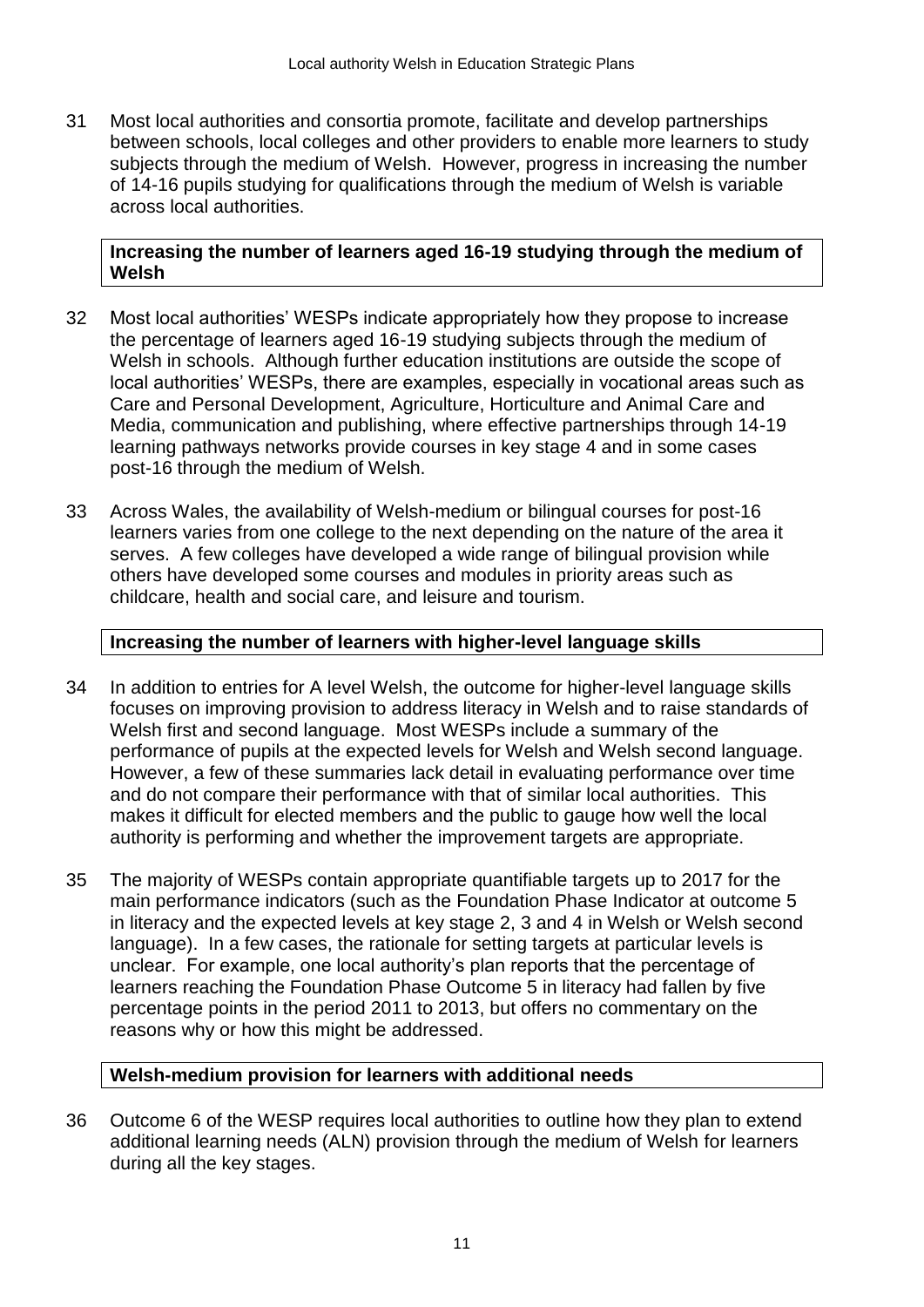- 37 Most of the eight local authorities visited had undertaken an appropriate audit of Welsh language ALN provision at some point during the last five years. Where these are done well they include a comprehensive evaluation of the type of ALN provision and its accessibility across the local authority. These audits are updated annually.
- 38 The majority of local authorities in the sample do not conduct audits of their Welsh language ALN provision regularly enough or in enough detail to evaluate its quality or capacity. Gaps in provision are not identified, resulting in a lack of Welsh-medium provision in particular areas such as speech therapy, psychiatry and dyslexia support.
- 39 A minority of local authorities collaborate well to secure appropriate provision or share best practice. For example, Bridgend local authority shares its Welsh-medium education psychologist with the Vale of Glamorgan local authority.
- 40 Most local authorities and schools have clear processes for sharing information about pupils with ALN which helps to evaluate the future resource requirement. Generally, local authorities can accommodate the changes in demand for Welsh-medium ALN provision through flexibility in staffing arrangements, extending a resource base provision within a school or introducing a nurture group facility. However, in a minority of local authorities, pupils requiring additional support have to travel considerable distances to access appropriate provision.
- 41 The availability of ALN support is an important factor when parents are considering the choice of school and language medium for their child. A minority of parents noted that they would be more likely to choose an English-medium school for their child with ALN if they perceived that there were more resources, support and provision through that medium. A common concern among a few non-Welsh-speaking parents was that opting for a Welsh-medium education for their child with the additional learning needs would be too much of a challenge and they would be more inclined to choose an English-medium school for their child.

# **Workforce planning and continuing professional development**

42 Estyn's report on 'Linguistic progression and standards of Welsh in ten bilingual schools' in November 2014 noted that:

> 'In order to provide a rich range of courses and provision through the medium of Welsh, there is a need for enough teaching and support staff who are proficient and confident to teach and support through the medium of Welsh. Recruitment difficulties are an obstacle to expanding Welsh provision in several schools and authorities. In 2012, only 13% of trainees who gained a post-graduate certificate in education were qualified to teach through the medium of Welsh. In some areas, the situation is more serious. For example, in 2012, only 4% of trainee teachers in biology and 2% of trainee teachers in modern foreign languages were able to speak Welsh' (p.24).

43 All the local authorities in the sample had undertaken a linguistic skills audit of their teaching workforce. In most cases, this information is used to inform appropriate continued professional development and training programmes which are well tailored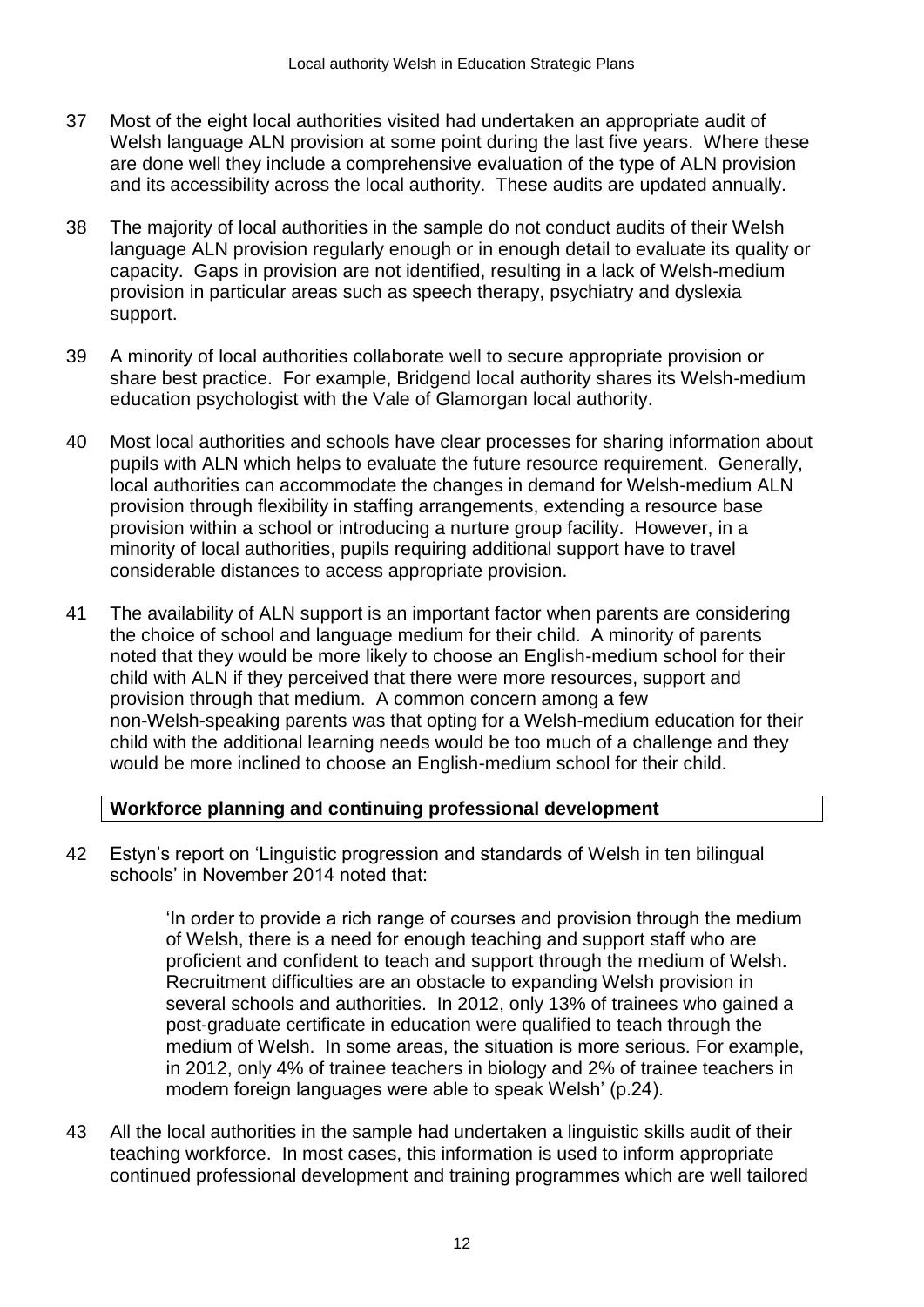to improve practitioners' Welsh-medium teaching skills. However, local authorities and consortia do not evaluate the effectiveness of these programmes well enough, especially in terms of their impact on standards.

- 44 Only a few local authorities use the evidence from the linguistic skills audit, when considering their school organisation projects and longer-term provision planning.
- 45 Many local authorities have challenges in recruiting and retaining Welsh-speaking staff including teachers, school leaders, teaching support staff and auxiliary staff. They encounter particular challenges in recruiting Welsh-speaking teachers to specific subjects, such as the sciences. In a very few cases, schools have deployed non-specialist Welsh-speaking teachers rather than suitably qualified specialist Welsh teachers to teach Welsh as a second language.
- 46 The Welsh Government's Welsh-language Sabbatical Scheme (WLSS) courses have made a positive contribution to improving the quality and capacity of their Welsh-medium provision. The WLSS is a Welsh language programme, which offers training to practitioners to enable them to teach, lecture or train bilingually or through the medium of Welsh. The WLSS offers periods of study to develop Welsh-language skills and develop confidence in bilingual and Welsh-medium teaching methodologies.

# **Collaboration between local authorities and regional consortia**

- 47 Partnership working between local authorities and regional consortia in relation to developing the WESPs is at a very early stage. The WESPs provide a useful framework to facilitate conversations between officers and to promote collaborative working both within and between local authorities.
- 48 The Education Advisory Service (EAS) in south-east Wales has worked closely with the local authorities within its region in developing their WESPs. They are developing a good understanding of the Welsh-medium provision needs of the different local authorities, the resource implications and issues of joint concern. This sharing of information between the local authorities is supporting a greater understanding of where resources can be pooled together, and where it is possible for developing provision across the region.
- 49 There are a few good examples where expertise is used effectively to develop provision across local authorities, in co-operation with regional consortia and regional networks. An example is the development of the 'Siarter Iaith' in Gwynedd. This language charter aims to provide a framework to promote and increase the use of Welsh by pupils in a social context. There are early indications that the 'Siarter' is beginning to impact positively on increasing the social use of Welsh by pupils in Gwynedd schools. The 'Siarter' is currently being introduced in schools across Wales.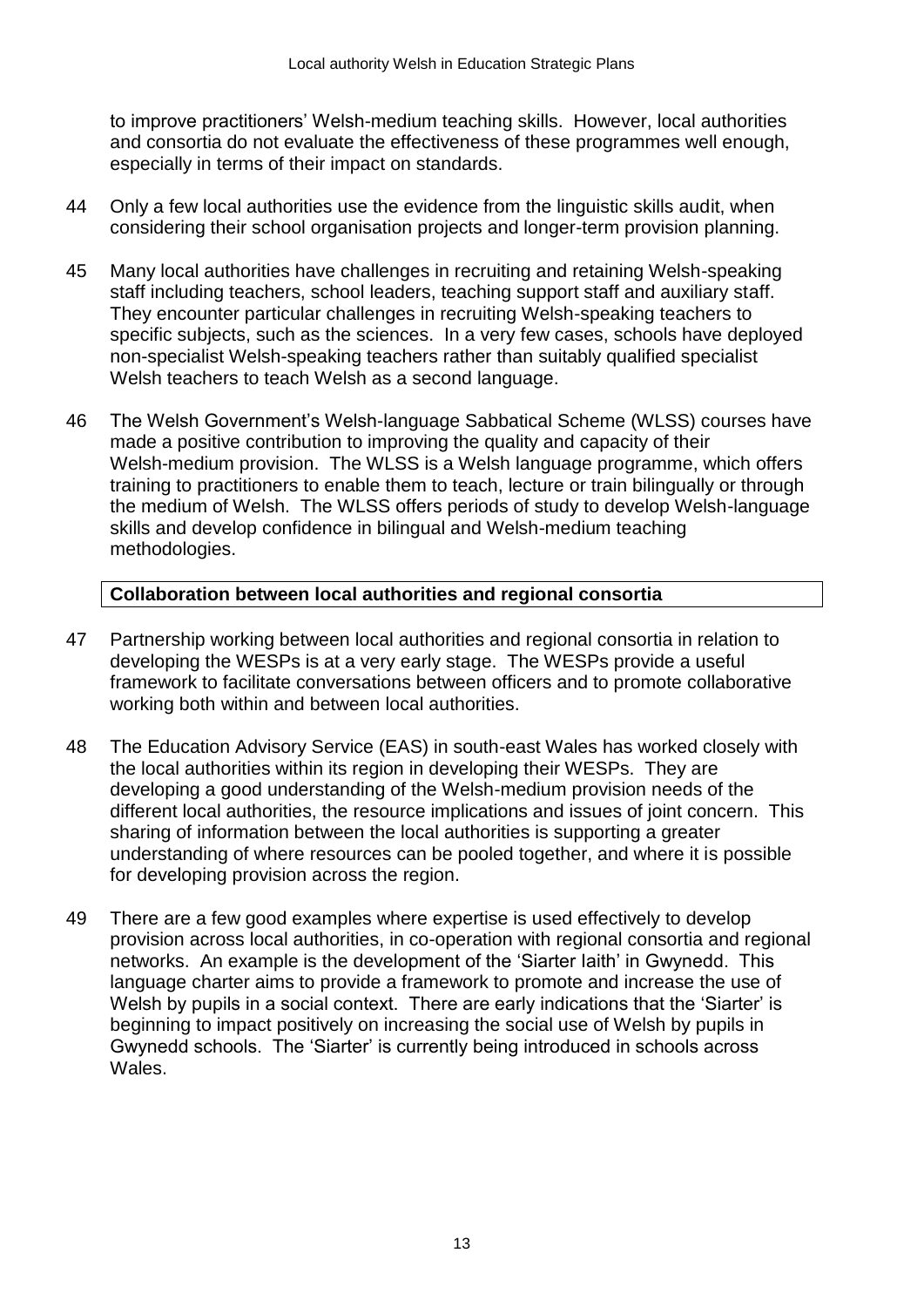# **Progress against the strategic outcomes**

### **Outcome 1: More seven-year-old learners being taught through the medium of Welsh**

- 50 Table 1 and Chart 1 show the number and proportion of Year 2 (seven-year-old) learners assessed in Welsh (first language) from 2011 to 2015. The number of learners assessed in Welsh (first language) over this period has increased (by more than 1,200), but so has the overall number of learners. There has been a very slight increase in the proportion of Year 2 learners assessed in Welsh (first language), from 21.9% in 2011 to 22.2% in 2015 (Welsh Government, 2011, Welsh Government, 2015a). This is an increase of 0.3 percentage points.
- 51 The Welsh Government target for 2015 is 25%, meaning that the target has not been met. The Welsh Government has also set a target of 30% by 2020 (Welsh Government, 2015b). At the current rate of increase, this target will not be met by 2020.

Table 1: Year 2 (seven-year-old) learners assessed in Welsh (first language)

|                                     | <b>Welsh Government targets</b> |     |  |
|-------------------------------------|---------------------------------|-----|--|
|                                     | 2020<br>2015                    |     |  |
| Indicator: The percentage of Year 2 |                                 |     |  |
| learners assessed in Welsh (first   | <b>25%</b>                      | 30% |  |
| language)                           |                                 |     |  |

Source: Welsh Government, 2015b

|                             | 2011   | 2012   | 2013   | 2014   | 2015   | 2011-2015 |
|-----------------------------|--------|--------|--------|--------|--------|-----------|
| <b>Number of Year 2</b>     | 6,728  | 7,229  | 7,468  | 7,594  | 7,937  | $+1209$   |
| learners assessed in        |        |        |        |        |        |           |
| <b>Welsh (first</b>         |        |        |        |        |        |           |
| language)                   |        |        |        |        |        |           |
| <b>Number of Year 2</b>     | 30,655 | 32,960 | 33,398 | 34,175 | 35,757 | $+5102$   |
| learners in the cohort      |        |        |        |        |        |           |
| <b>Percentage of Year 2</b> | 21.9%  | 21.9%  | 22.4%  | 22.2%  | 22.2%  | $+0.3%$   |
| learners in the             |        |        |        |        |        | points    |
| cohort assessed in          |        |        |        |        |        |           |
| <b>Welsh (first</b>         |        |        |        |        |        |           |
| language)                   |        |        |        |        |        |           |
|                             |        |        |        |        |        |           |

Source: Welsh Government, 2011, Welsh Government, 2015a)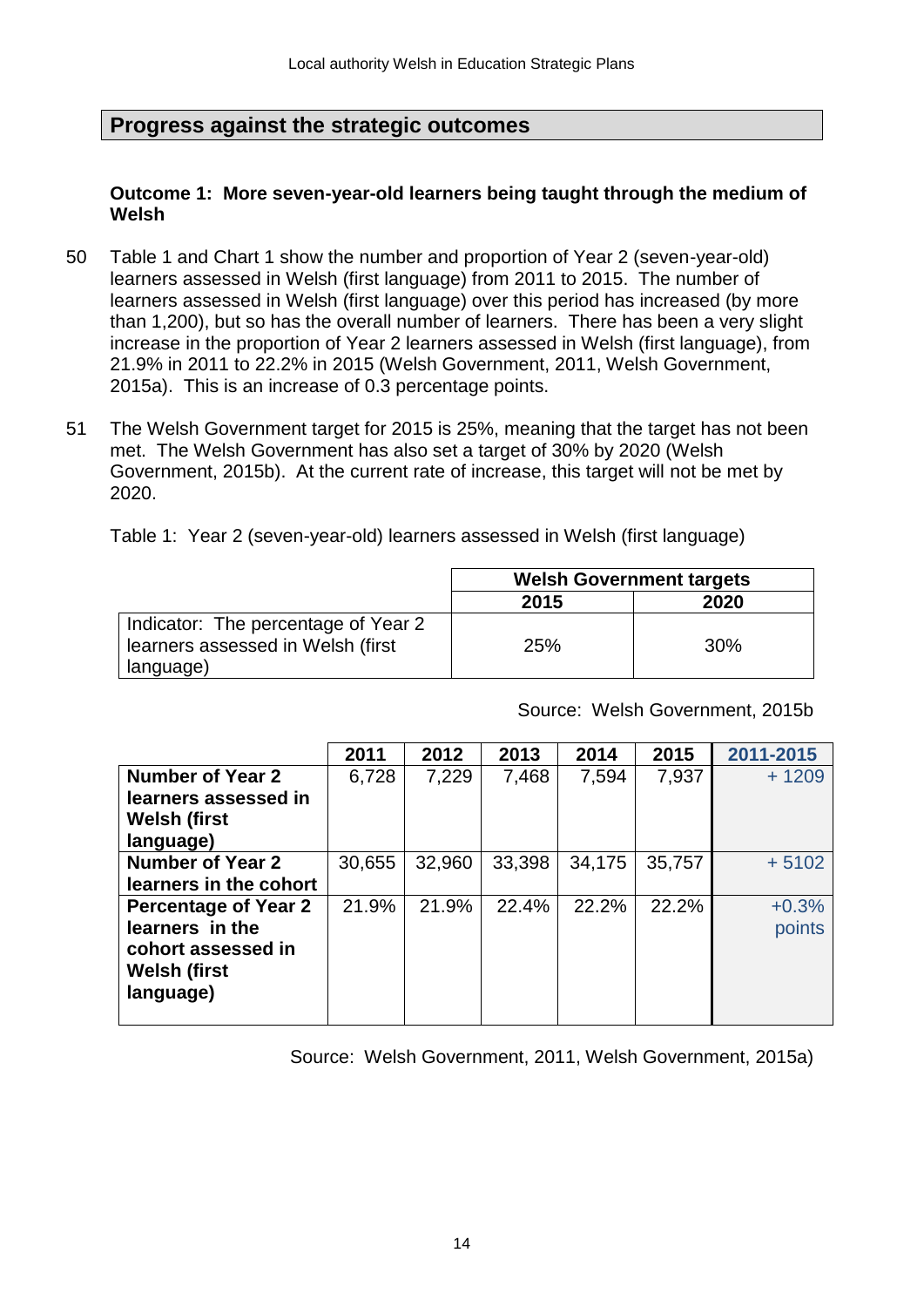

Chart 1: Year 2 (seven-year-old) learners assessed in Welsh (first language)

Source: Welsh Government, 2011, Welsh Government, 2015a

### **Outcome 2: More learners continuing to improve their language skills on transfer from primary to secondary school**

- 52 This outcome can be measured by the proportion of learners who are assessed in Welsh (first language) at secondary school, and by comparing the numbers of learners who continue from Welsh-medium primary education into Welsh-medium secondary education. Across Wales as a whole, 12.8% of learners who were in Welsh-medium education in Year 6 were no longer in Welsh-medium education in Year 9 (Welsh Government, 2015b). The reasons for the decrease are complex and varied.
- 53 Table 2 and Chart 2 show the number and proportion of Year 9 (14-year-old) learners assessed in Welsh (first language) from 2011 to 2015. The number of learners assessed in Welsh (first language) over this period has declined, but so has the overall number of learners in the cohort. There has been a slow but steady upward trend in the proportion of Year 9 learners assessed in Welsh (first language), from 16.3% in 2011 to 17.8% in 2015 (Welsh Government, 2015c). This is an increase of 1.5 percentage points. This figure is below the Welsh Government's target of 19% for 2015. The Welsh Government has set a target of 23% by 2020 (Welsh Government, 2015b) and the current rate of increase indicates that this target will not be met.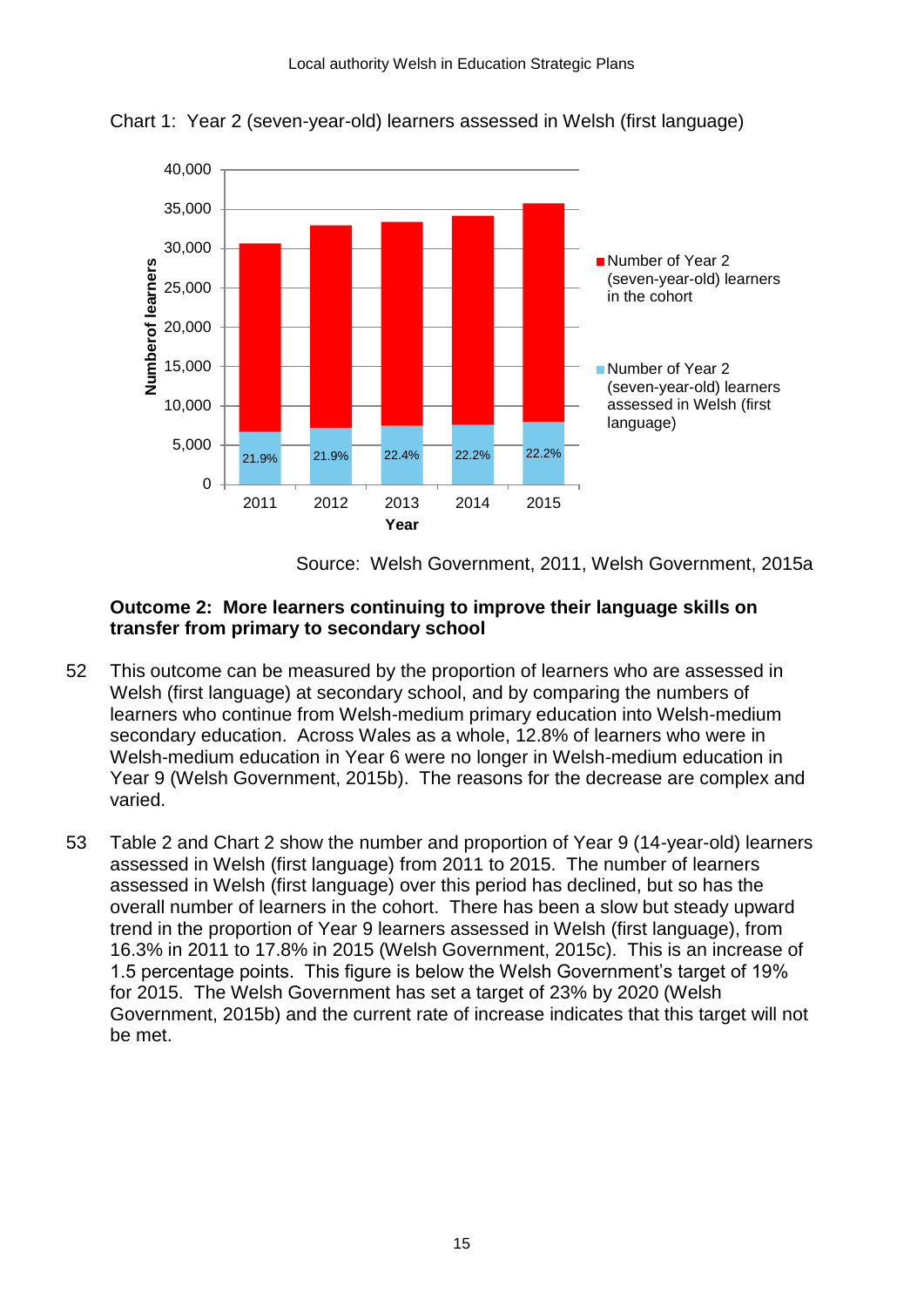Table 2: Year 9 (14-year-old) learners assessed in Welsh (first language)

|                                     | <b>Welsh Government targets</b> |     |  |
|-------------------------------------|---------------------------------|-----|--|
|                                     | 2020<br>2015                    |     |  |
| Indicator: The percentage of Year 9 |                                 |     |  |
| learners assessed in Welsh (first   | 19%                             | 23% |  |
| language)                           |                                 |     |  |

Source: Welsh Government, 2015b

|                               | 2011   | 2012   | 2013   | 2014   | 2015   | 2011-2015 |
|-------------------------------|--------|--------|--------|--------|--------|-----------|
| <b>Number of Year 9</b>       | 5,862  | 5,787  | 5,668  | 5,540  | 5,638  | $-224$    |
| learners assessed in          |        |        |        |        |        |           |
| <b>Welsh (first language)</b> |        |        |        |        |        |           |
| <b>Number of Year 9</b>       | 35,903 | 34,520 | 33,380 | 32,354 | 31,755 | $-4148$   |
| learners in the cohort        |        |        |        |        |        |           |
| <b>Percentage of Year 9</b>   | 16.3%  | 16.8%  | 17.0%  | 17.1%  | 17.8%  | $+1.5%$   |
| learners in the cohort        |        |        |        |        |        | points    |
| assessed in Welsh (first      |        |        |        |        |        |           |
| language)                     |        |        |        |        |        |           |

Source: Welsh Government, 2015c



Chart 2: Year 9 (14-year-old) learners assessed in Welsh

Source: Welsh Government, 2015c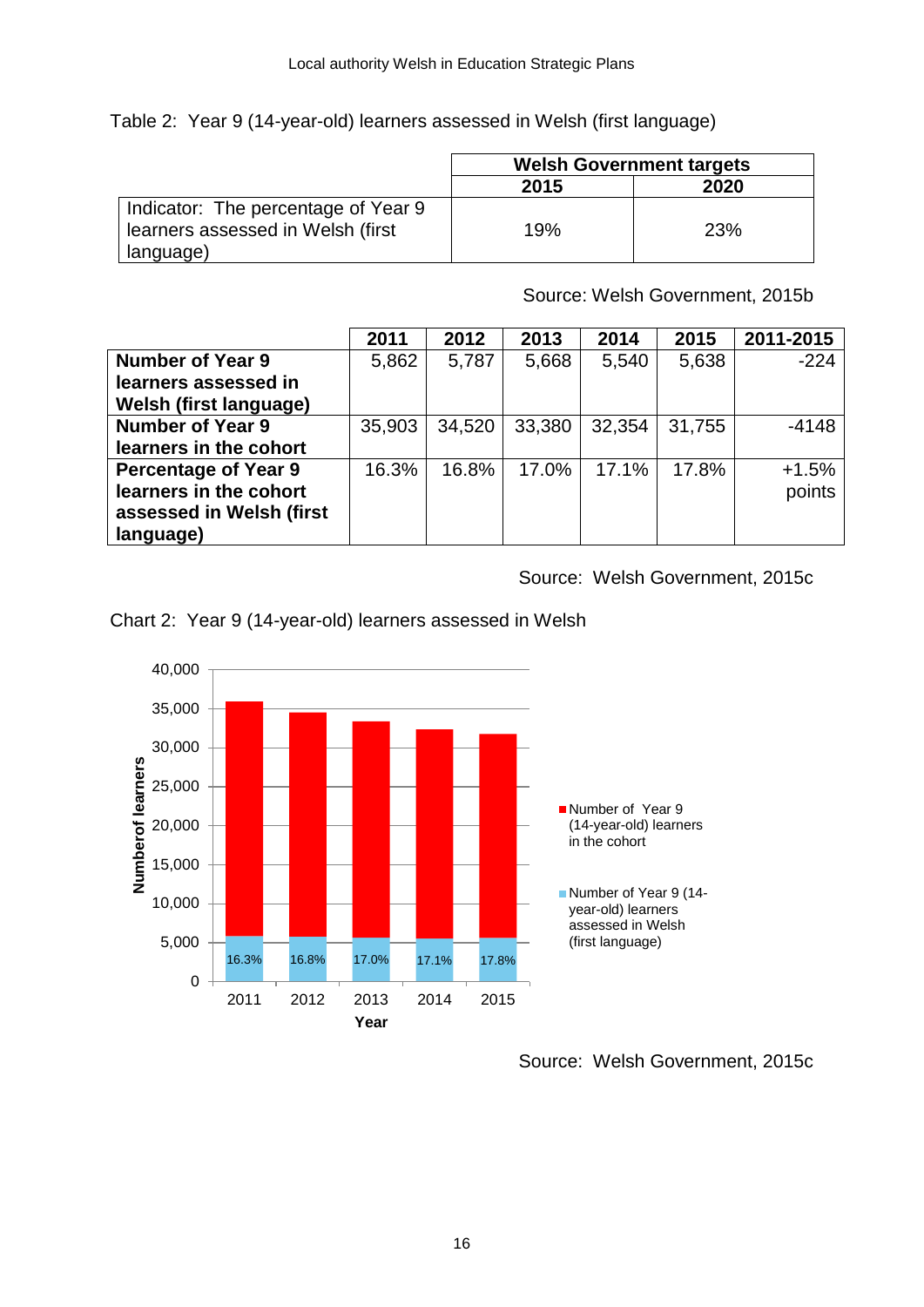### **Outcome 3: More learners aged 14-16 studying for qualifications through the medium of Welsh**

- 54 The focus of Outcome 3 is on increasing the proportion of learners in Year 11 (15-year-olds) studying for qualifications through the medium of Welsh. Table 3 and Chart 3 show the proportion of learners entered for GCSE Welsh first language and who are also entered for at least two, or five, additional level 1 or level 2 qualifications through the medium of Welsh.
- 55 The table shows an overall decline between 2011 and 2015 in the proportion of learners who take level 1 or level 2 GCSE subjects through the medium of Welsh in addition to GCSE Welsh first language. In 2011, 81.0% of learners took two further qualifications. In 2015, this figure was 80.3%. The proportion of learners taking five further level 1 or 2 qualifications shows a steeper decline, with the proportion falling from 62.2% in 2011 to 54.0% in 2015 (Welsh Government, 2015b).
- 56 These figures are below the Welsh Government targets for 2015, which were 84% of learners taking two further qualifications and 62% taking five. The Welsh Government has set targets of 88% and 68% for these measures by 2020 (Welsh Government, 2015b) and the current rate of progress indicates that these targets will not be met.

|                                                                                                                                                                       | <b>Welsh Government targets</b> |      |
|-----------------------------------------------------------------------------------------------------------------------------------------------------------------------|---------------------------------|------|
|                                                                                                                                                                       | 2015                            | 2020 |
| The percentage of learners entered for GCSE<br>Welsh first language entered for at least two<br>further level 1 or 2 qualifications through the<br>medium of Welsh    | 84%                             | 88%  |
| Percentage of learners entered for GCSE Welsh<br>first language being entered for at least five<br>further level 1 or 2 qualifications through the<br>medium of Welsh | 62%                             | 68%  |

Table 3: Learners in Year 11 studying for qualifications through the medium of Welsh

|                       | 2011  | 2012  | 2013  | 2014  | 2015  |
|-----------------------|-------|-------|-------|-------|-------|
| At least two further  | 81.0% | 85.3% | 81.6% | 79.3% | 80.3% |
| Welsh-medium subjects |       |       |       |       |       |
| At least five further | 62.2% | 64.9% | 55.5% | 52.5% | 54.0% |
| Welsh-medium subjects |       |       |       |       |       |

Source: Welsh Government, 2015b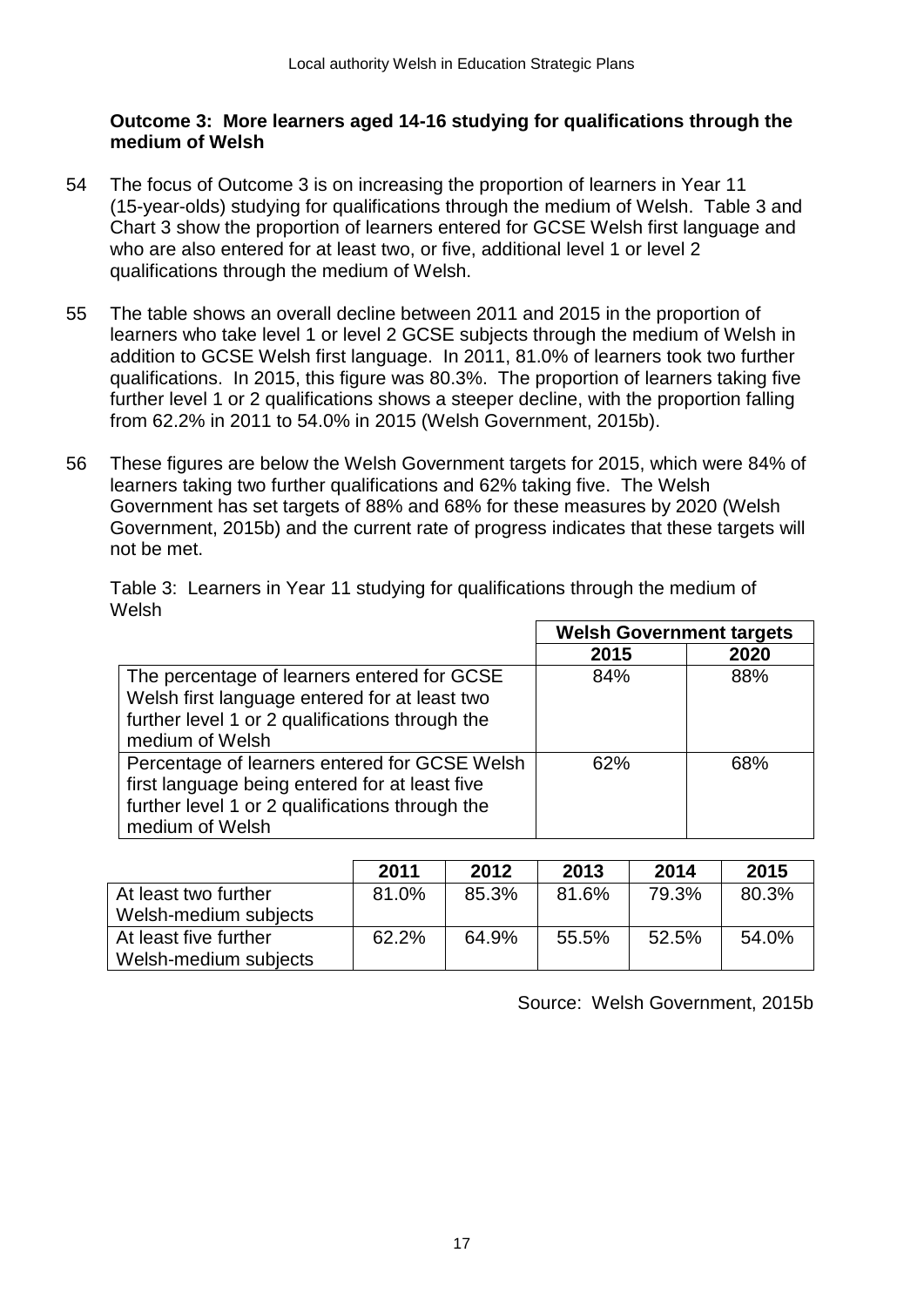

Chart 3: Learners in Year 11 studying for qualifications through the medium of Welsh

Source: Welsh Government, 2015b

#### **Outcome 4: More learners aged 16-19 studying subjects through the medium of Welsh**

- 57 Outcome 4 measures post-16 Welsh-medium or bilingual provision across Wales. It measures the proportion of learning activities by medium of delivery in schools, further education institutions and within work-based learning providers. The activities in the data include those carried out in Welsh or bilingually.
- 58 Table 4 and Chart 4 shows the percentage of learning activities carried out by learners aged 16-19 through the medium of Welsh or bilingually. In schools, the percentage has remained at around 20% to 21% over the last four years, apart from 2012 where the percentage dropped to 17.4%. In work-based learning, the percentage has remained between 3 and 4%. In further education institutions there has been an increase in the proportion of learners studying in Welsh or bilingually, from 5.7% in 2011 to 8.5% in 2014 (Welsh Government, 2015b).
- 59 The Welsh Government targets for 2015 have been met by schools, further education institutions and work-based learning providers. Schools have already exceeded their target for 2020 of 20%. At the current rate of progress, further education institutions are projected to meet their target of 10% by 2020 (Welsh Government, 2015b). However, at the current rate of progress, work-based learning providers will not meet their target of 4% by 2020.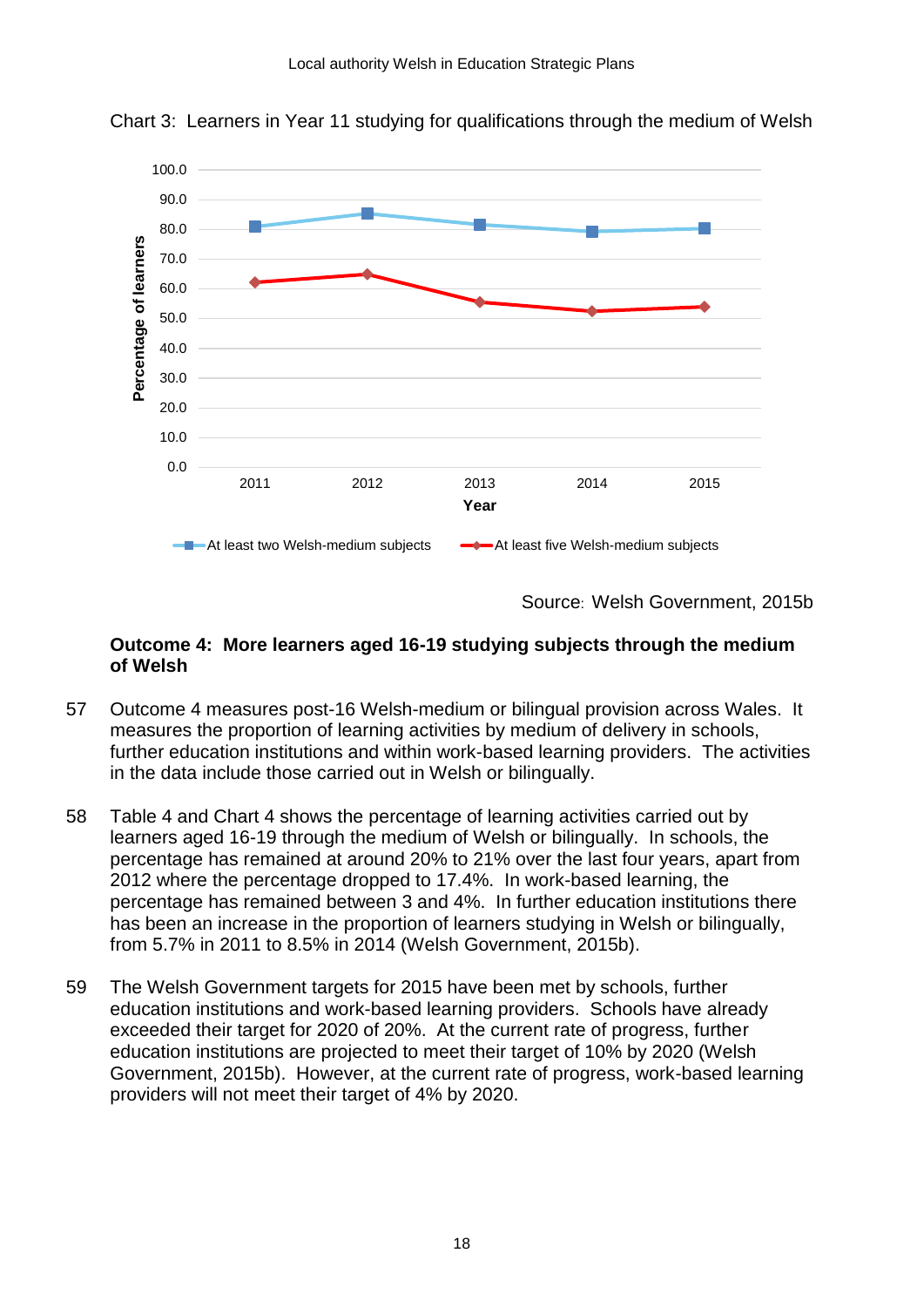Table 4: Learning activities carried out by learners aged 16-19 studying subjects through the medium of Welsh and/or bilingually, in schools, further education institutions and work-based learning

|                                                              | <b>Welsh Government targets</b> |                       |  |
|--------------------------------------------------------------|---------------------------------|-----------------------|--|
| Student learning activities by medium of<br>delivery (LA26)* | 2015<br>$WM + B^{**}$           | 2020<br>$WM + B^{**}$ |  |
| <b>Schools</b>                                               | 18%                             | 20%                   |  |
| Further education institutions                               | 7%                              | 10%                   |  |
| Work-based learning                                          | 2.5%                            | 4%                    |  |

| <b>Student learning</b><br>activities by medium<br>of delivery (LA26)* | 2010-11<br>$WM + B^{**}$ | 2011-12<br>$WM + B^{**}$ | 2012-13<br>$WM + B^{**}$ | 2013-14<br>$WM + B^{**}$ | 2014-15***<br>$WM + B^{**}$ |
|------------------------------------------------------------------------|--------------------------|--------------------------|--------------------------|--------------------------|-----------------------------|
| <b>Schools</b>                                                         | 21.0%                    | 17.4%                    | 20.1%                    | 20.5%                    | 20.4%                       |
| Further education<br>institutions                                      | 5.7%                     | 6.7%                     | 8.4%                     | 8.5%                     | 7.2%                        |
| Work-based learning                                                    | 3.0%                     | 3.9%                     | 3.6%                     | 3.0%                     | 6.7%                        |

\*Excluding Welsh language learning

 $*<sup>*</sup>WM = Welsh-medium, B = Bilingual$ 

\*\*\*The Lifelong Learning Wales Record definition for Welsh-medium and bilingual learning post-16 has been revised and became operational in 2014-2015. Now, the learning is recorded according to the medium of learning and the language of assessment of individuals, rather than the language that takes place in which the whole classroom cohort. As a result there has been a drop from 8.5% in 2013-2014 to 7.2% in 2014-2015 data. Bilingual learning activities include any activity with any amount of Welsh-medium activity.

Source: Welsh Government, 2015b

Chart 4: Learning activities carried out by learners aged 16-19 studying subjects through the medium of Welsh and/or bilingually, in schools, further education institutions and work-based learning



Source: Welsh Government, 2015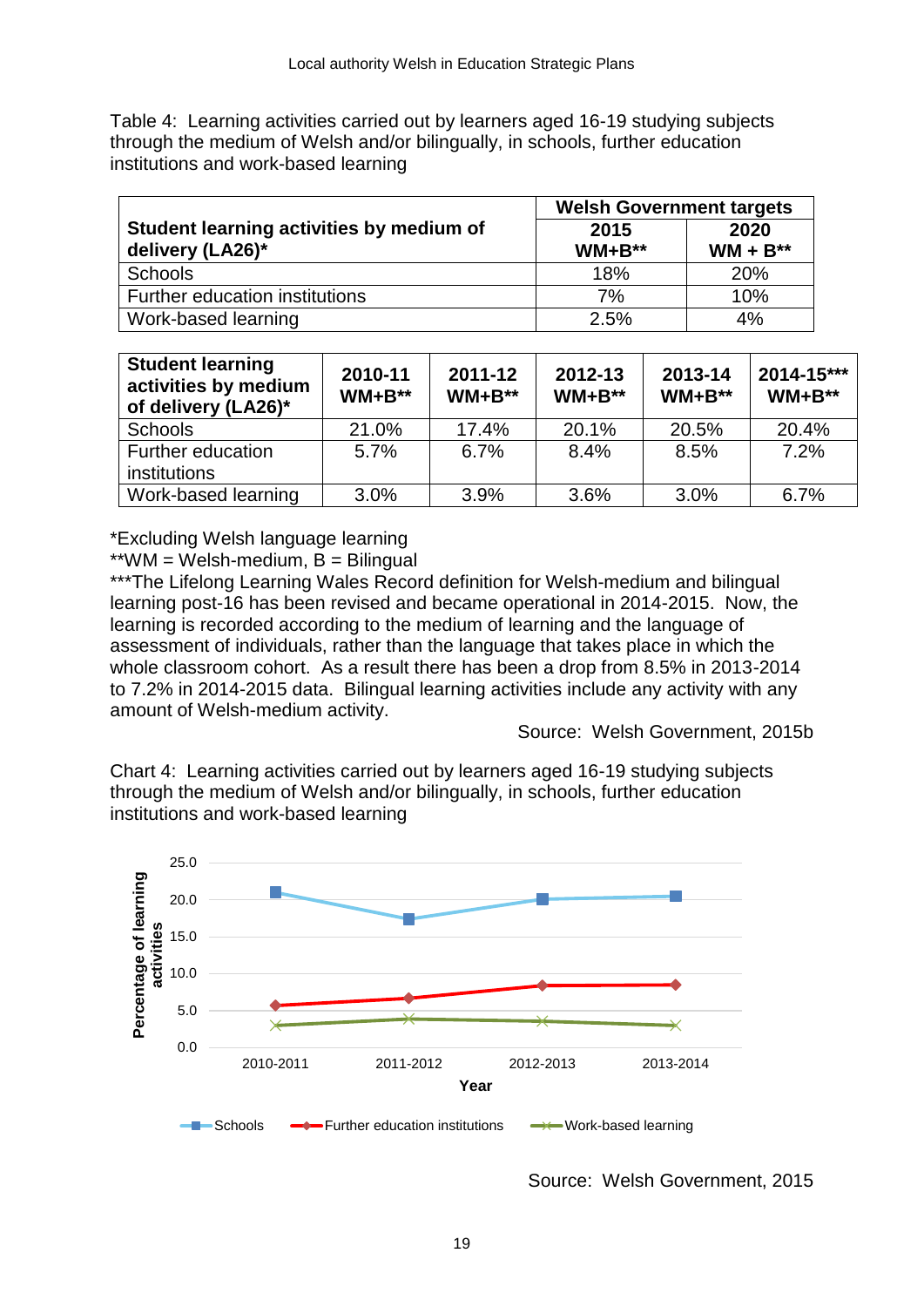# **Outcome 5: More learners with higher-level Welsh-language skills**

- 60 This outcome focuses on performance in Welsh as a first language and Welsh as a second language in statutory teacher assessments and external examinations across the key stages. The Welsh Government use two main indicators to measure progress against this outcome. These are:
	- the total A level Welsh first language entries as a percentage of GCSE Welsh first language entries, two years earlier
	- the total A level Welsh second language entries as a percentage of full and short course GCSE Welsh second language entries, two years earlier
- 61 Table 5 and Chart 5 show that the percentage of learners taking both A level Welsh first language and A level Welsh second language, in comparison to their respective GCSEs, has declined since 2011. For A level Welsh first language there has been an uneven decreasing trend from 6.8% in 2011 to 5.5% in 2015. For A level Welsh second language, the decreasing trend has been steadier, with a decline from 2.6% in 2011 to 1.5% in 2015.
- 62 The Welsh Government's target for 2015 is 7% for A level Welsh first language and 3.5% for A level Welsh second language (Welsh Government, 2015b). Neither of these targets has been met. At current rates of progress, targets for 2020 of 8% and 4% respectively will not be met.

Table 5: Proportion of learners taking A levels in Welsh first or second language compared to those taking GCSE Welsh first or second language, two years earlier

|                                                                                                                                                  | <b>Welsh Government targets</b> |      |
|--------------------------------------------------------------------------------------------------------------------------------------------------|---------------------------------|------|
|                                                                                                                                                  | 2015                            | 2020 |
| Total A level Welsh first language entries as a<br>percentage of GCSE Welsh first language entries, two<br>years earlier                         | 7%                              | 8%   |
| Total A level Welsh second language entries as a<br>percentage of full and short course GCSE Welsh<br>second language entries, two years earlier | 3.5%                            | 4%   |

Source: Welsh Government, 2015b

|        | Total A level Welsh first language entries as a percentage of<br>GCSE Welsh first language entries, two years earlier |      |      |      |      |  |  |  |
|--------|-----------------------------------------------------------------------------------------------------------------------|------|------|------|------|--|--|--|
|        | 2011                                                                                                                  | 2012 | 2013 | 2014 | 2015 |  |  |  |
| ℅      | 6.8%                                                                                                                  | 5.5% | 5.9% | 5.3% | 5.5% |  |  |  |
| Number | 357                                                                                                                   | 303  | 315  | 279  | 310  |  |  |  |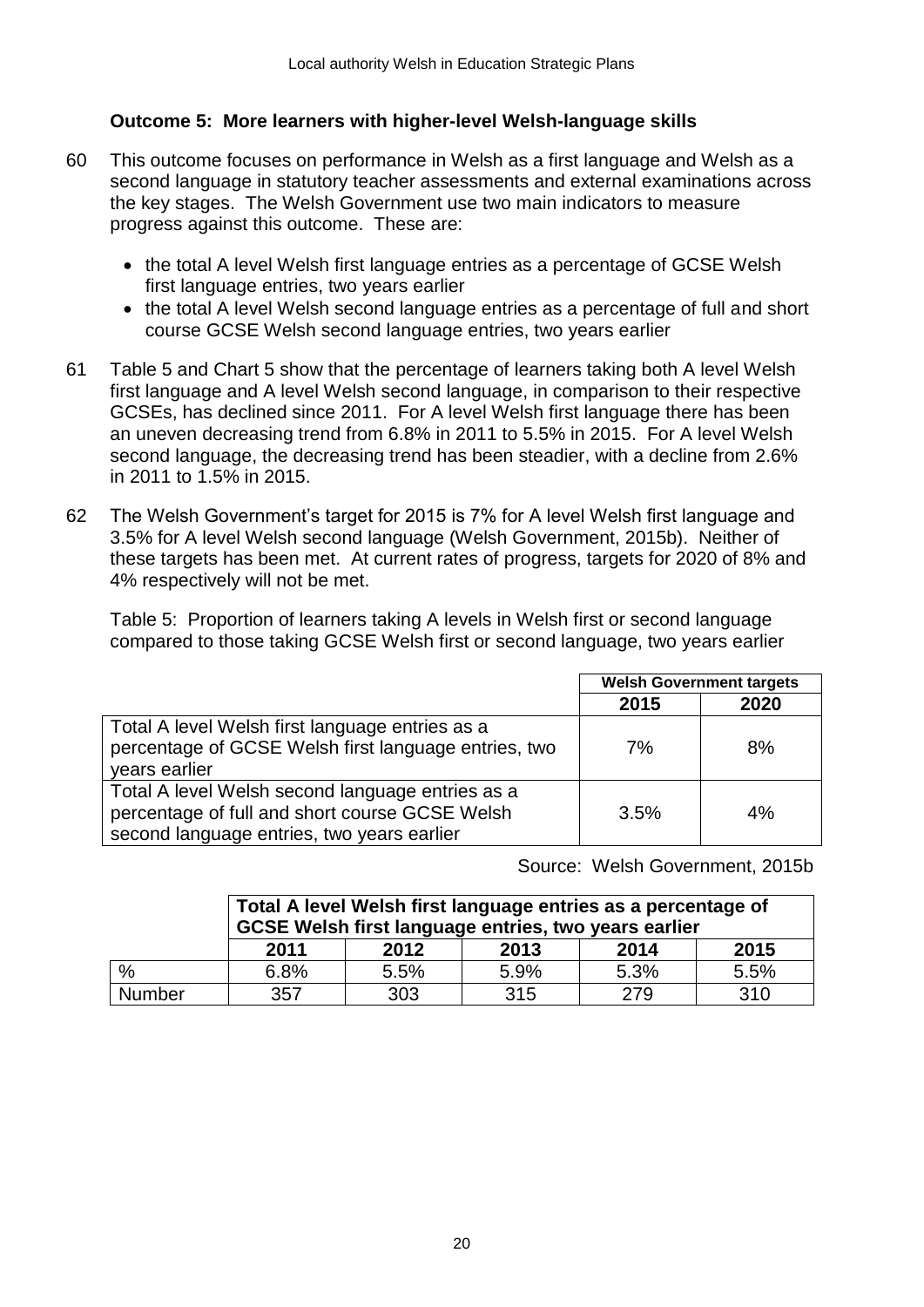|               | Total A level Welsh second language entries as a percentage of<br>full and short course GCSE Welsh second language entries, two<br>years earlier |      |      |      |      |  |
|---------------|--------------------------------------------------------------------------------------------------------------------------------------------------|------|------|------|------|--|
|               | 2011                                                                                                                                             | 2012 | 2013 | 2014 | 2015 |  |
| $\frac{0}{0}$ | 2.6%                                                                                                                                             | 2.3% | 1.9% | 1.8% | 1.5% |  |
| <b>Number</b> | 542                                                                                                                                              | 511  | 434  | 409  | 363  |  |

Source: Welsh Government, 2015d

Chart 5: Proportion of learners taking A levels in Welsh first or second language compared to those taking GCSE Welsh first or second language, two years earlier



Source: Welsh Government, 2015d

63 Chart 6 shows the number of entries for both Welsh first and second language A level over the past five years. The number of entries for the first language qualification has fluctuated between around 250 and 300 per year. However, the number of entries to the second language qualification has declined steadily over the period, from 410 in 2011 to 272 in 2015 (Welsh Government, 2015d).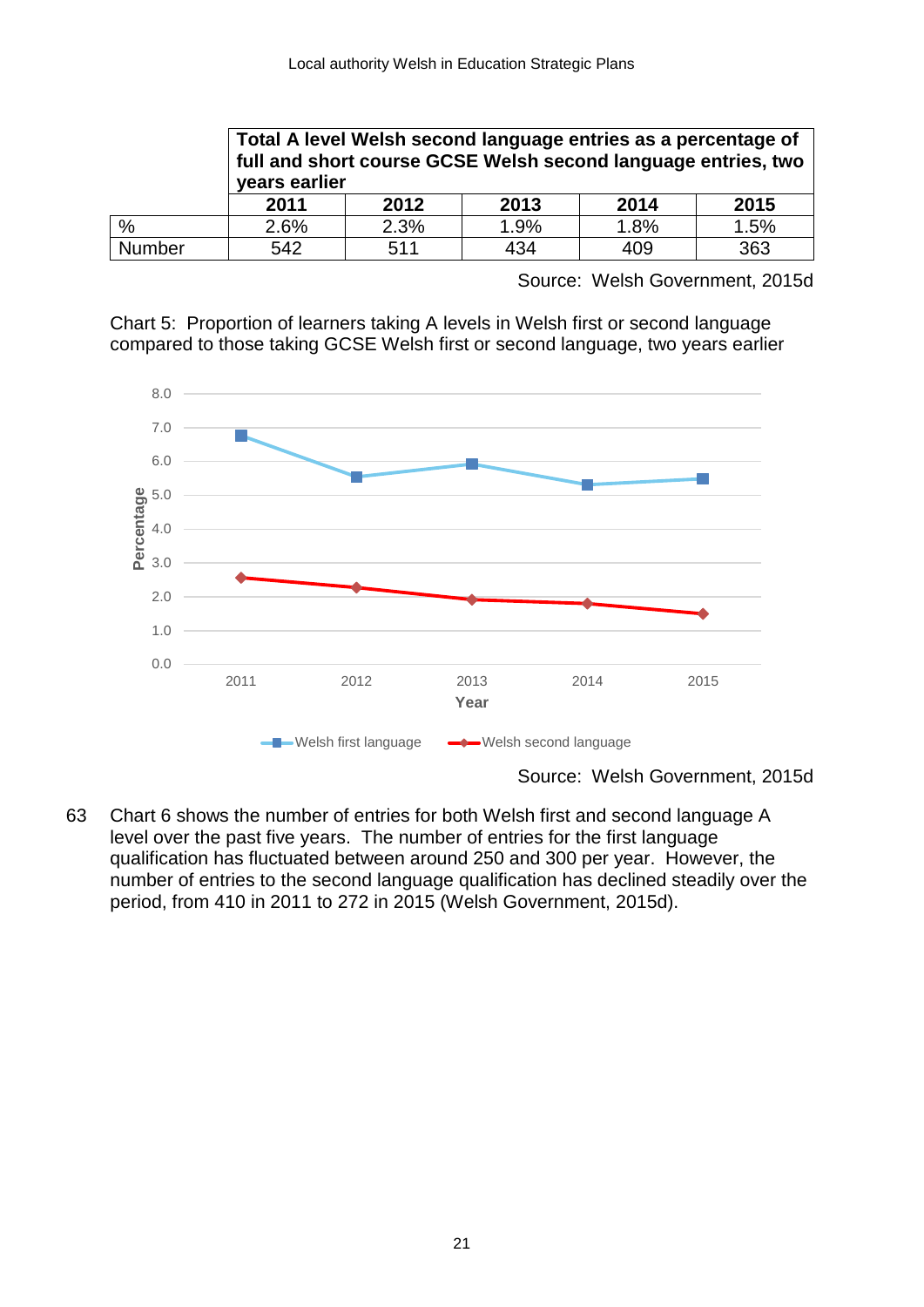Chart 6: Welsh first and second language A level entries (pupils aged 17 only), 2010-2011 to 2014-2015



# **Outcome 6: Welsh-medium provision for learners with additional learning needs (ALN)**

64 No national published data is available for this outcome.

# **Outcome 7: Workforce planning and continuing professional development (CPD)**

65 Table 6 shows recent data from the Education Workforce Council for Wales (EWC). In 2015, around a third (33.1%) of registered teachers in Wales consider themselves Welsh speakers. However, only 27.3% are confident to teach through the medium of Welsh. Since 2011, the proportion of school teachers who are Welsh speakers has increased by 1.1 percentage points. However, the proportion of these who are able to teach through the medium of Welsh has increased by slightly less, at 1.0 percentage point.

Table 6: Proportion of school teachers registered with EWC by Welsh language

|                       | 2011  | 2012              | 2013              | 2014        | 2015  | 2011-2015 |
|-----------------------|-------|-------------------|-------------------|-------------|-------|-----------|
| Welsh speaker         | 32.0% | 32.3%             |                   | 32.5% 32.9% | 33.1% | $+1.1 p$  |
| Able to teach through |       |                   |                   |             |       |           |
| the medium of Welsh   | 26.3% | 26.7%             |                   | 26.9% 27.2% | 27.3% | $+1.0$ pp |
| <b>Difference</b>     | 5.7pp | 5.6 <sub>pp</sub> | 5.6 <sub>pp</sub> | 5.7pp       | 5.8pp |           |

Source: Education Workforce Council, 2015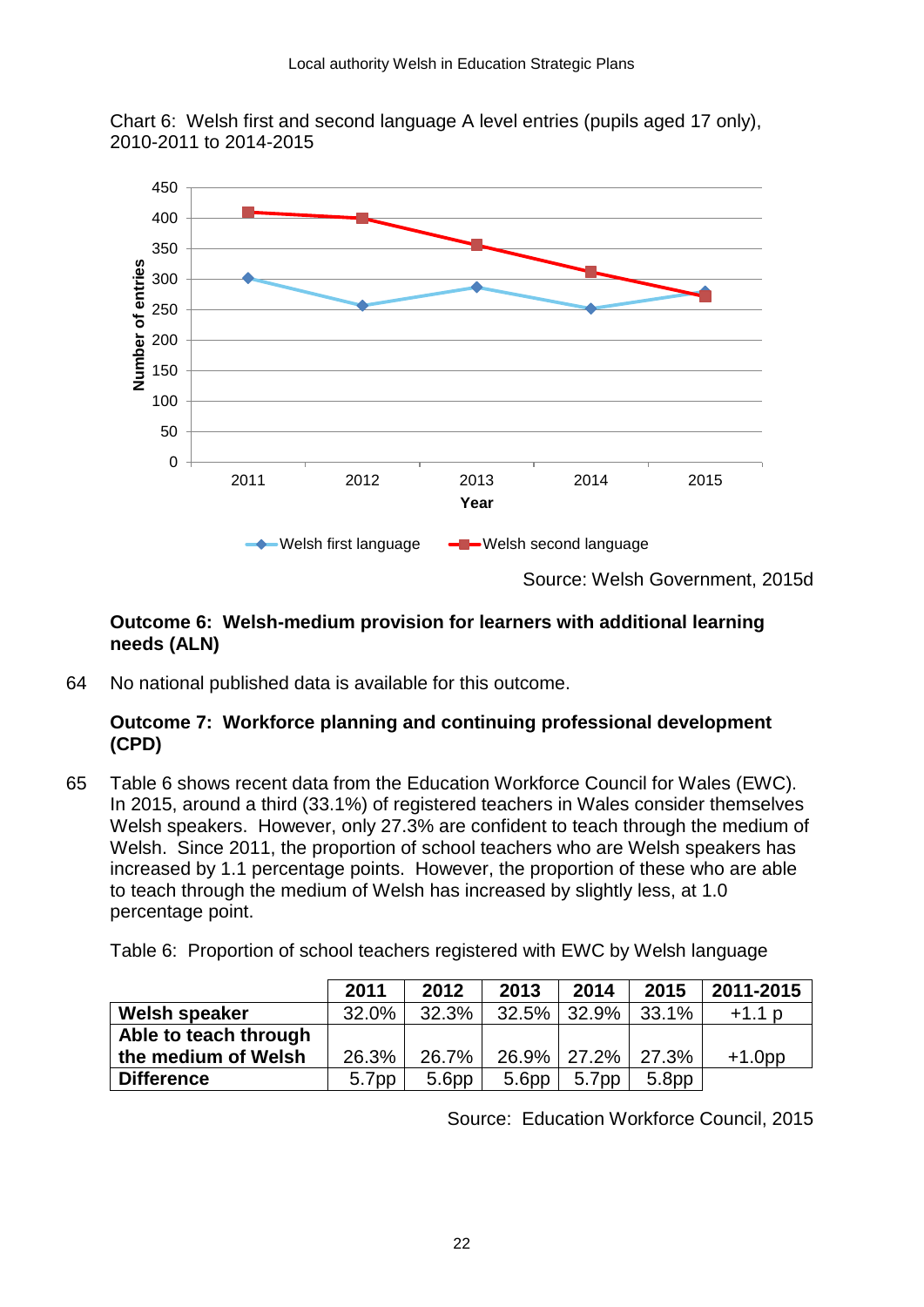- 66 Since 2011, the proportion of newly qualified teachers (NQTs) who are Welsh speakers has increased by 2.8 percentage points and the proportion able to teach through the medium of Welsh has increased by 5.5 percentage points (see Table 7). The difference in the proportion of NQTs who are Welsh speakers and are able to teach through the medium of Welsh compared to those who are not able to teach through the medium of Welsh has decreased from 8.5 percentage points in 2014 to 5.0 percentage points in 2015 (EWC, 2015).
- 67 There has been an increase of 8.7 percentage points in the proportion of NQTs who are able to teach Welsh as a second language since 2011 (EWC, 2015).

|                                              | 2011  | 2012  | 2013  | 2014              | 2015              | $2011 -$<br>2015 |
|----------------------------------------------|-------|-------|-------|-------------------|-------------------|------------------|
| Welsh speaker                                | 32.5% | 31.8% | 32.8% | 36.3%             | 35.3%             | $+2.8$ pp        |
| Able to teach through<br>the medium of Welsh | 25.2% | 25.1% | 25.3% | 27.8%             | 30.3%             | $+5.1$ pp        |
| <b>Difference</b>                            | 7.3pp | 6.7pp | 7.5pp | 8.5 <sub>pp</sub> | 5.0 <sub>pp</sub> |                  |

### **Table 7: Proportion of NQTs registered with EWC by the Welsh language**

Able to teach Welsh as a second language

|  | Source: Education Workforce Council, 2015 |  |
|--|-------------------------------------------|--|

points

 $53.2\%$  58.3% 57.2% 61.2% 61.9% 8.7%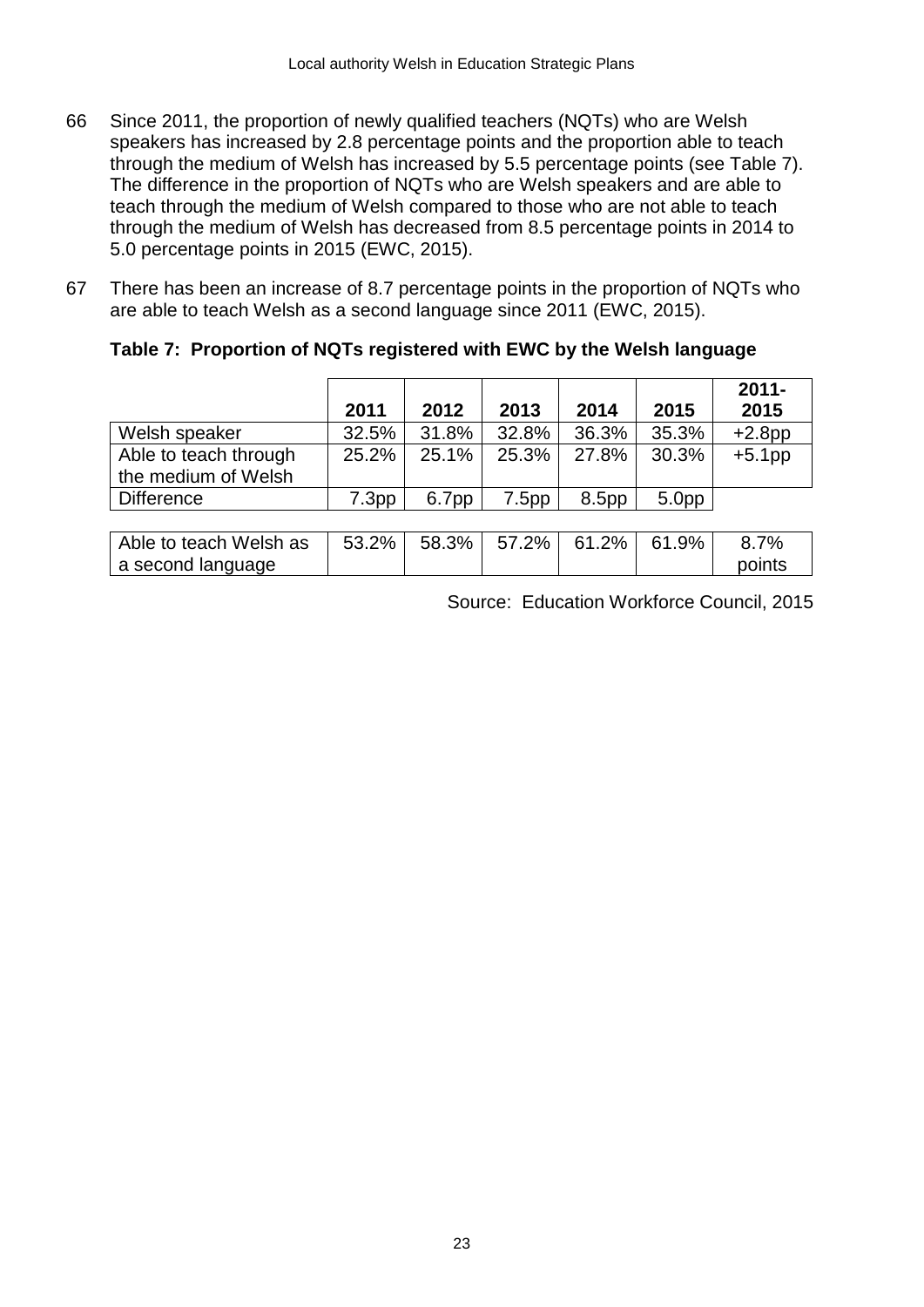# **Appendix 1: Evidence base**

This report considered evidence from:

- a research visit to sample of eight local authorities, two in each consortia region [Gwynedd; Flintshire; Ceredigion; Pembrokeshire; Bridgend; Newport; Cardiff; Torfaen] – interviews with senior and lead officers and elected members and/or Welsh language if applicable; regional consortia lead officer or similar; 14-19 lead officer; ALN inclusion and other relevant officers
- analysis of all 22 Local Authorities' WESPs including the final post-consultation WESPs and the modifications suggested by the Welsh Government
- further analysis to gather evidence of their appropriateness and the details of the actions for certain aspects of the plans (especially for the eight sample local authorities)
- scrutiny of other related documentation linked with/to WESPs, such as minutes of meetings of scrutiny and cabinet meetings; Welsh-medium forum minutes; teaching and learning resources; Welsh-medium programmes and support initiatives; related local authority strategic and business plans
- analysis of data, as used to measure each of outcomes 1 to 5 of the WESPs and additional data
- $\bullet$  gathered views of specific stakeholders a sample of parents; focus group of primary and secondary headteachers.
- analysis of related thematic reviews by Estyn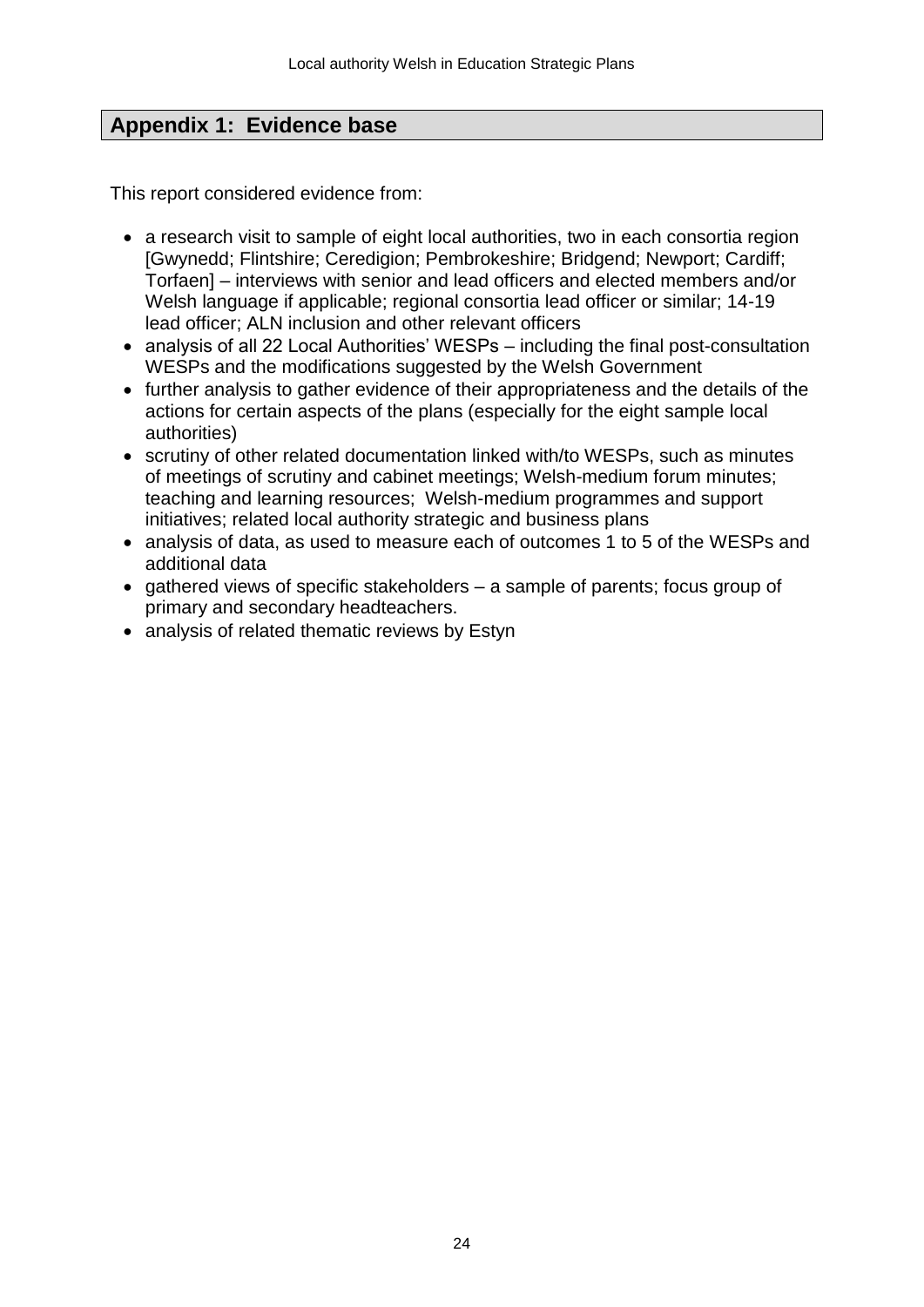# **Appendix 2: Defining schools according to Welsh language provision (source: Welsh Government, 2007)**

### **Primary schools**

### **1 Welsh-medium primary school**

**Curriculum –** All pupils in the Foundation Phase experience the areas of learning through the medium of Welsh. Welsh is the main teaching medium at key stage 2 with at least 70% of the teaching through the medium of Welsh. English is introduced formally as a subject at key stage 2 and is taught through the medium of English, and English may occasionally be used for some aspects of some subjects.

**Language of the school –** Welsh is the language of the day to day business of the school. Welsh is used as the language of communication with the pupils and for the school's administration. The school communicates with parents in both languages.

**Outcomes –** The normal expectation is that pupils, regardless of home language, will be able to transfer easily to Welsh-medium secondary provision and by the end of key stage 2 will have reached a standard in English equivalent to that reached by pupils in predominantly English medium schools.

### **2 Dual stream primary school**

**Curriculum –** Two types of provision exist side-by-side in these schools. Parents/pupils opt either for the mainly Welsh-medium or mainly English-medium provision, which is usually delivered as in categories and 5 respectively.

**Language of the school –** Both Welsh and English are used in the day to day business of the school. The language of communication with the pupils is determined by the nature of the curricular provision, but in some schools high priority is given to creating a Welsh-language ethos throughout the school. The school communicates with parents in both languages.

**Outcomes –** For pupils in the Welsh stream, normal expectations are as for category. For pupils in the English-medium stream, normal expectations are as for category 5.

# **3 Transitional primary school: Welsh-medium with significant use of English**

**Curriculum –** Pupils in the Foundation Phase experience the areas of learning mainly through the medium of Welsh. Both languages are used in teaching at key stage 2 but with greater emphasis on Welsh, so that Welsh is used as the medium of instruction for over half and up to 70% of the curriculum. (Schools would usually only be in this category on a temporary basis.)

**Language of the school –** Welsh is the language of the day to day business of the school. A high priority is given to creating a Welsh ethos. The school communicates with parents in both languages.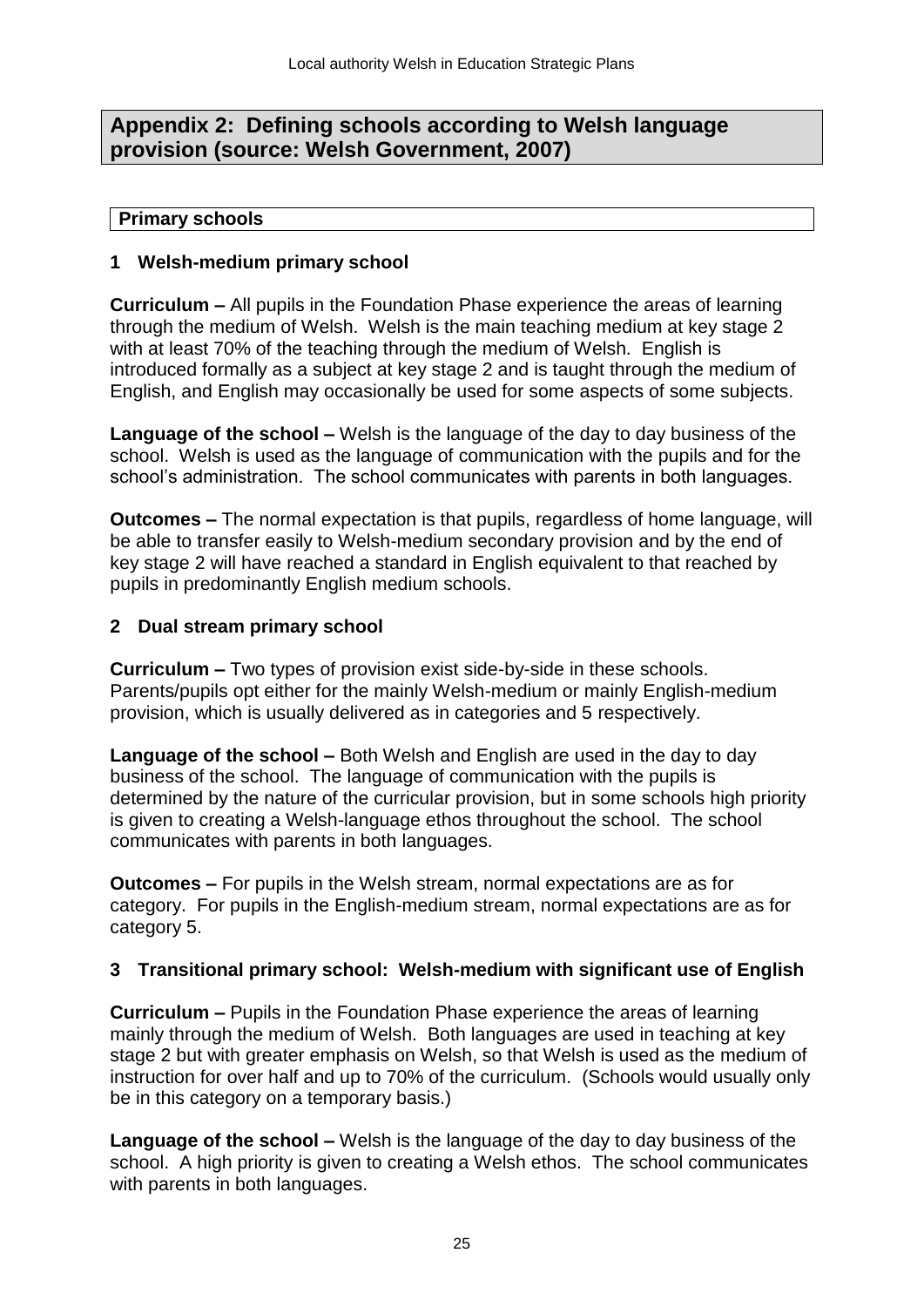**Outcomes –** The normal expectation is that some pupils, particularly from Welsh speaking homes may be able to transfer to Welsh-medium secondary provision and by the end of key stage 2 all pupils will have reached a standard in English equivalent to that reached by pupils in predominantly English medium schools.

### **4 Predominantly English medium primary school but with significant use of Welsh**

**Curriculum –** Pupils in the Foundation Phase experience the areas of learning in both languages but with greater emphasis on English. In key stage 2, both Welsh and English is used in teaching but there is greater emphasis on English. Welsh is used as the medium of teaching or learning for between 20% and 50% of the primary curriculum overall.

**Language of the school –** The day to day language or languages of the school are determined by the school's linguistic context. Both languages are used as languages of communication with the pupils and for the school's administration. A high priority is given to creating a Welsh ethos. The school communicates with parents in both languages.

**Outcomes –** The normal expectation is that pupils will transfer to English medium secondary provision, but will have attained enhanced Welsh second language skills. Some pupils may be able to pursue a limited number of subjects through the medium of Welsh at secondary level where these are offered.

# **5 Predominantly English-medium primary school**

**Curriculum –** All pupils in the Foundation Phase experience the areas of learning mainly through the medium of English. English is the main teaching medium at key stage 2. Welsh is taught as a second language in key stage 2, and some aspects of some subjects may be taught in Welsh. Less than 20% of the teaching is through the medium of Welsh.

**Language of the school –** English is the language of the day to day business of the school, but some Welsh is also used as a language of communication with the pupils with the aim of improving their capacity to use every day Welsh. The school communicates with parents either in English or in both languages.

**Outcomes –** The normal expectation is that pupils will transfer to English medium secondary provision and continue to learn predominantly through the medium of English, learning Welsh as a second language.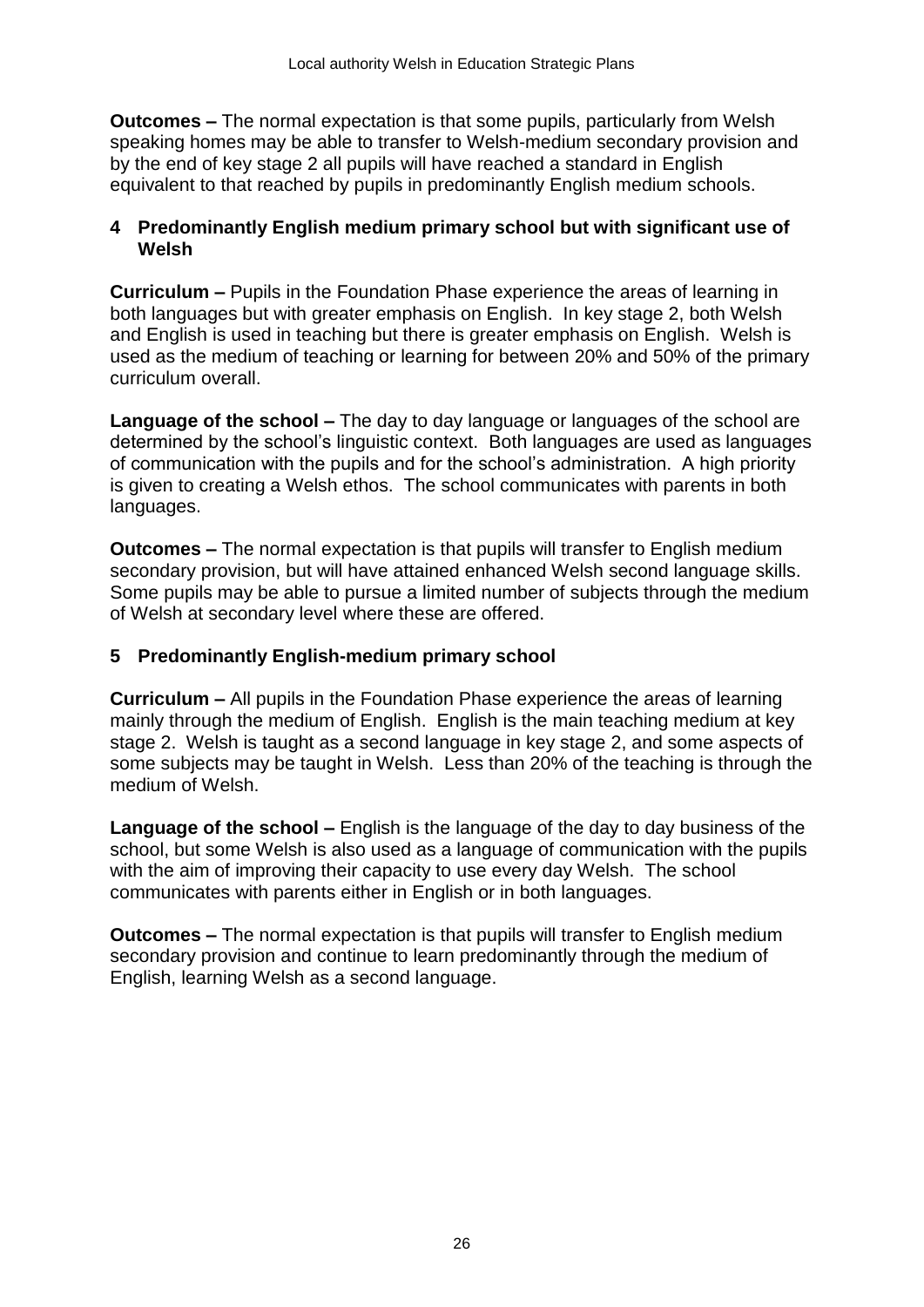### **Secondary schools**

### **1 Welsh-medium secondary school**

**Curriculum –** All subjects (including RE and PSE), apart from English, are taught through the medium of Welsh to all pupils, although some schools may introduce English terminology in one or two subjects.

**Language of the school –** Welsh is the day to day language of the school. Welsh is used as the language of communication with the pupils and the school's administration. The school communicates with parents in both languages.

**Outcomes –** For all pupils, the normal expectation is that assessment in key stage 3 and key stage 4 will be through the medium of Welsh in all subjects, apart from English or other languages, and that pupils will be able to progress easily to Welsh-medium post-16 provision.

### **2 Bilingual secondary school**

**Curriculum –** This category has four sub-sections according to the percentage of subjects taught through the medium of Welsh and whether there is parallel provision in English. The categories and definitions do not reflect the number or proportion of pupils who take advantage of provision in Welsh in a school. Governing bodies will be expected to provide information in the school prospectus on the extent to which choice of provision is available and whether access to Welsh-medium provision is conditional on the level of the pupil's competence in Welsh. The prospectus should also indicate the number of pupils who take up the choices that are available.

**Category 2A –** At least 80% of subjects, apart from English and Welsh, are taught only through the medium of Welsh to all pupils. One or two subjects are taught to some pupils in English or in both languages.

**Category 2B –** At least 80% of subjects (excluding Welsh and English) are taught through the medium of Welsh but are also taught through the medium of English.

**Category 2C –** 50-79% of subjects (excluding Welsh and English) are taught through the medium of Welsh but are also taught through the medium of English.

**Category 2CH –** All subjects (except Welsh and English) are taught to all pupils using both languages.

**Language of the school –** The day to day language or languages of the school will be determined by its linguistic context. Both languages are used to communicate with pupils and for the school's administration. A high priority is given to creating a Welsh ethos. The school communicates with parents in both languages.

**Outcomes –** For pupils in categories 2A, 2B and 2C who follow the maximum number of courses through the medium of Welsh, the normal expectation is that assessment in key stage 3 and key stage 4 would be through the medium of Welsh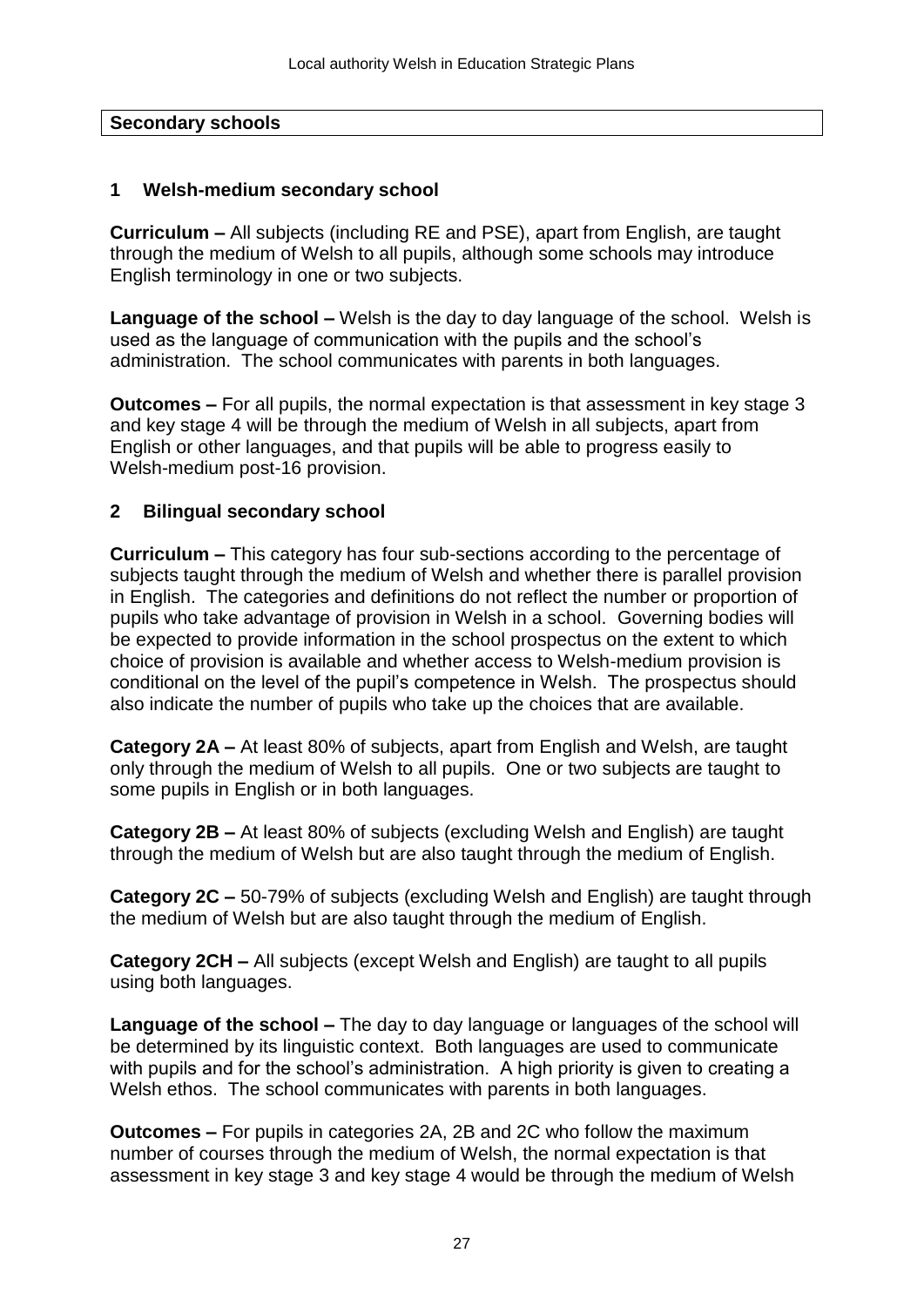in those subjects and that they would be able to progress easily to post-16 provision through the medium of Welsh in their chosen subjects. For pupils in Category 2Ch, the normal expectation is that assessment in key stage 3 and key stage 4 would be through the medium of Welsh in all subjects except English, and that they would normally be able to progress easily to study at post-16 through the medium of Welsh in their chosen subjects.

### **3 Predominantly English-medium secondary school but with significant use of Welsh**

**Curriculum –** Both languages are used in teaching with 20-49% of subjects taught through the medium of Welsh. All subjects would normally also be taught through the medium of English.

**Language of the school –** The day to day language or languages of the school will be determined by its linguistic context. Both languages are used for communication with the pupils and for the school's administration. A high priority is given to creating a Welsh ethos. The school communicates with parents either in both languages or in English.

**Outcomes –** The normal expectation is that pupils who choose Welsh-medium options could be assessed through the medium of Welsh in those subjects at all levels and may be capable of progressing to study at post-16 through the medium of Welsh for those subjects.

### **4 Predominantly English-medium secondary school**

**Curriculum –** Pupils are mainly taught through the medium of English. Welsh is taught as a second language up to key stage 4. One or two subjects (which would include Welsh as a first language) may be taught as an option through the medium of Welsh or by using both languages.

**Language of the school** – English is the day to day language of the school, but some Welsh is also used as a language of communication with the pupils, with the aim of improving their ability to use every day Welsh. The school communicates with parents either in English or in both languages.

**Outcomes** – The normal expectation is that any pupils who choose Welsh-medium options could be assessed through the medium of Welsh in those subjects at all levels, and may be capable of progression to study at post-16 through the medium of Welsh for those subjects. Most pupils would be assessed in English in most subjects and would progress to English-medium post-16 study.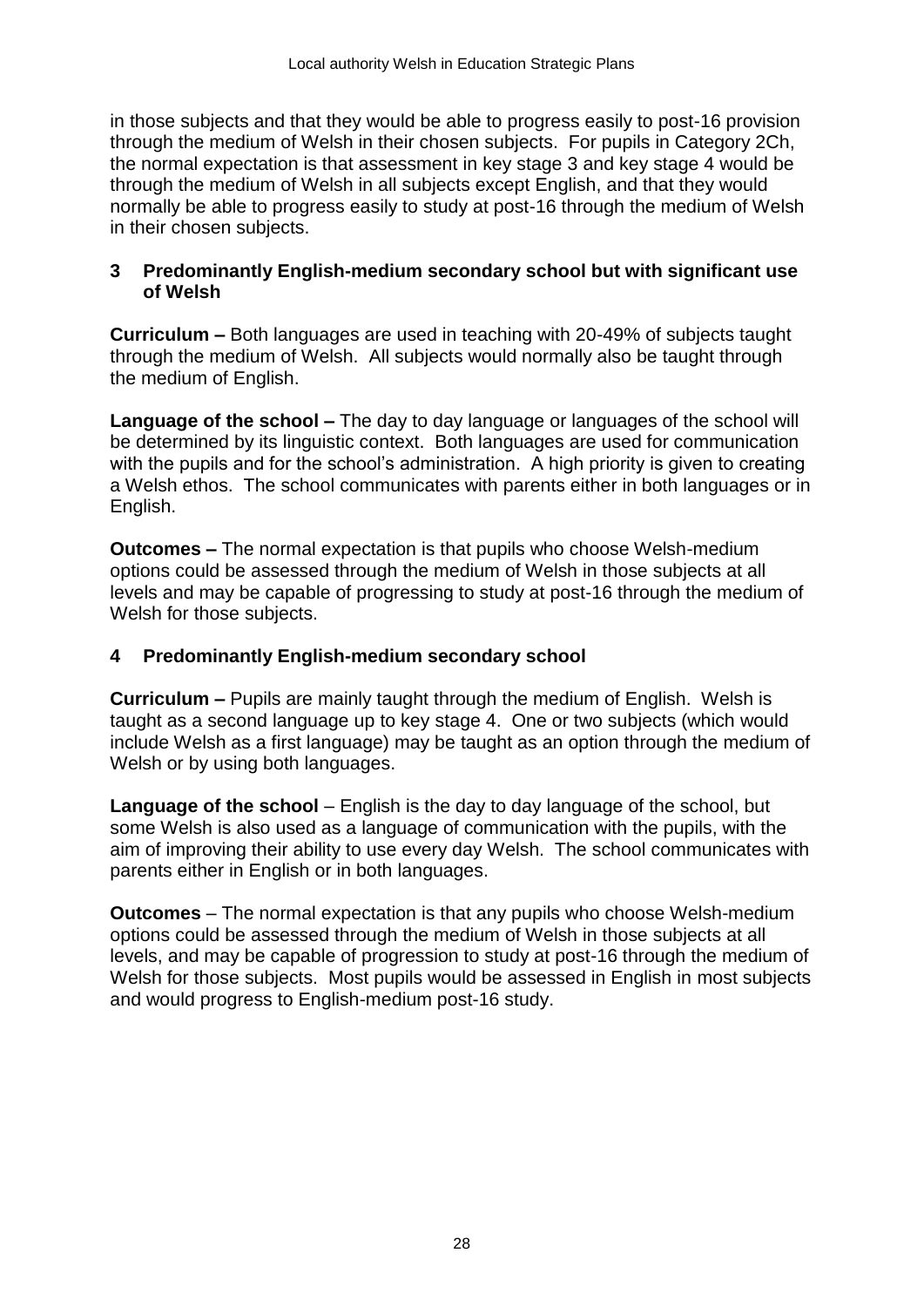| <b>Glossary</b>        |                                                                                                                                                                                                                      |
|------------------------|----------------------------------------------------------------------------------------------------------------------------------------------------------------------------------------------------------------------|
|                        |                                                                                                                                                                                                                      |
| <b>EAS</b>             | The regional school improvement service (consortium) for<br>South East Wales (the local authorities of Newport,<br>Monmouthshire, Blaenau Gwent, Torfaen and Caerphilly)                                             |
| <b>ERW</b>             | The regional school improvement service (consortium) for<br>South West Wales (the local authorities of Ceredigion,<br>Pembrokeshire, Powys, Swansea, Neath Port Talbot and<br>Carmarthenshire)                       |
| <b>Mudiad Meithrin</b> | Mudiad Meithrin is a voluntary organisation and a provider<br>of Welsh-medium early years care and education in the<br>voluntary sector through 'cylchoedd meithrin' (Welsh-<br>medium playgroups) throughout Wales. |
| wм                     | Welsh-medium                                                                                                                                                                                                         |

An explanation of the words and phrases used to describe our evaluations

| nearly all          | with very few exceptions |
|---------------------|--------------------------|
| most                | 90% or more              |
| many                | 70% or more              |
| a majority          | over 60%                 |
| half or around half | close to 50%             |
| a minority          | below 40%                |
| few                 | below 20%                |
| very few            | less than 10%            |

# **References**

Education Workforce Council (2015) *Annual Statistic Digest*, [Online] Available from: [http://www.ewc.wales/site/index.php/en/research-statistics/education-workforce](http://www.ewc.wales/site/index.php/en/research-statistics/education-workforce-statistics/archived-annual-statistics-digest)[statistics/archived-annual-statistics-digest](http://www.ewc.wales/site/index.php/en/research-statistics/education-workforce-statistics/archived-annual-statistics-digest) [Accessed 1 June 2016]

Estyn (2014) *Linguistic progression and standards of Welsh in ten bilingual schools.* Cardiff: Estyn. [Online]. Available from:

[https://www.estyn.gov.wales/sites/default/files/documents/Linguistic\\_progression\\_and\\_stand](https://www.estyn.gov.wales/sites/default/files/documents/Linguistic_progression_and_standards_of_Welsh_in_ten_bilingual_schools_-_November_2014.pdf) [ards\\_of\\_Welsh\\_in\\_ten\\_bilingual\\_schools\\_-\\_November\\_2014.pdf](https://www.estyn.gov.wales/sites/default/files/documents/Linguistic_progression_and_standards_of_Welsh_in_ten_bilingual_schools_-_November_2014.pdf) [Accessed 1 June 2016]

National Assembly for Wales (2009) *Learning and Skills (Wales) Measure 2009.* London: The Stationery Office. [Online]. Available from: [http://www.legislation.gov.uk/mwa/2009/1/pdfs/mwa\\_20090001\\_en.pdf](http://www.legislation.gov.uk/mwa/2009/1/pdfs/mwa_20090001_en.pdf) [Accessed 1 June 2016].